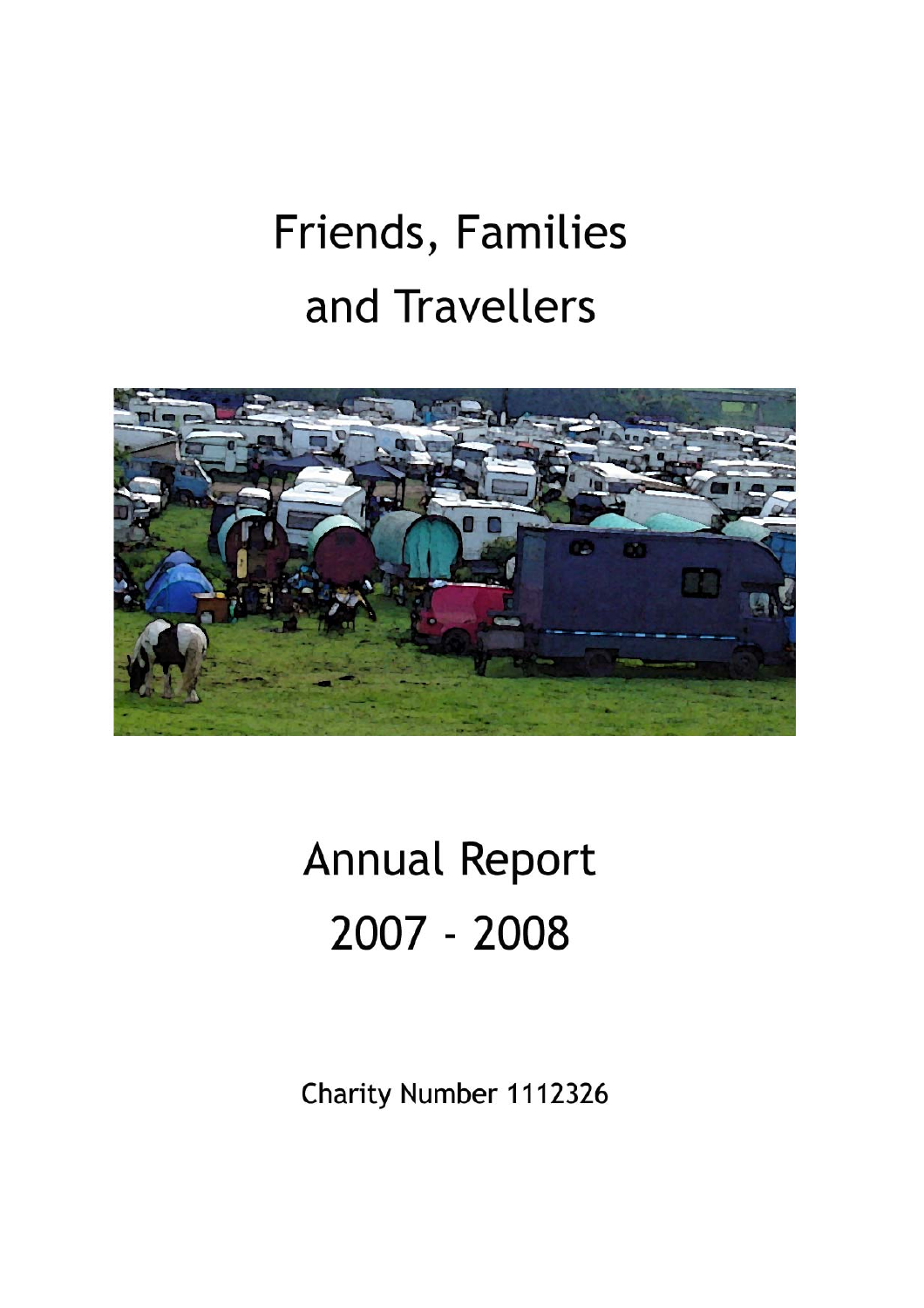# **Friends, Families & Travellers**

| <b>INTRODUCTION</b>                     | $\mathbf{2}$   |
|-----------------------------------------|----------------|
| <b>REPORT OF THE CHAIR</b>              | $3 - 4$        |
| <b>REPORT OF THE DIRECTOR</b>           | $5 - 6$        |
| <b>OUR TRUSTEES</b>                     | 6              |
| <b>BOBBIE KELLIE</b>                    | $\overline{7}$ |
| <b>WHAT WE DO</b>                       | $8 - 9$        |
| THE ADVICE AND INFORMATION UNIT         | $10 - 12$      |
| <b>CASE STUDIES</b>                     | $13 - 14$      |
| <b>POLICY</b>                           | 14             |
| <b>PLANNING</b>                         | 15             |
| <b>STAFF</b>                            | $16 - 18$      |
| <b>JOIN OUR ORGANISATION</b>            | 19             |
| <b>PARTNERSHIP WORKING</b>              | $19 - 20$      |
| <b>TRAVELLER ADVICE PROJECT</b>         | $20 - 21$      |
| <b>SUSSEX TRAVELLERS HEALTH PROJECT</b> | $22 - 24$      |
| <b>MENTAL HEALTH AND WELLBEING</b>      | 25             |
| <b>TRAINING THE TEACHERS</b>            | $26 - 27$      |
| <b>INCOME AND EXPENDITURE REPORT</b>    | 28             |
| <b>WITH GRATEFUL THANKS</b>             | 29             |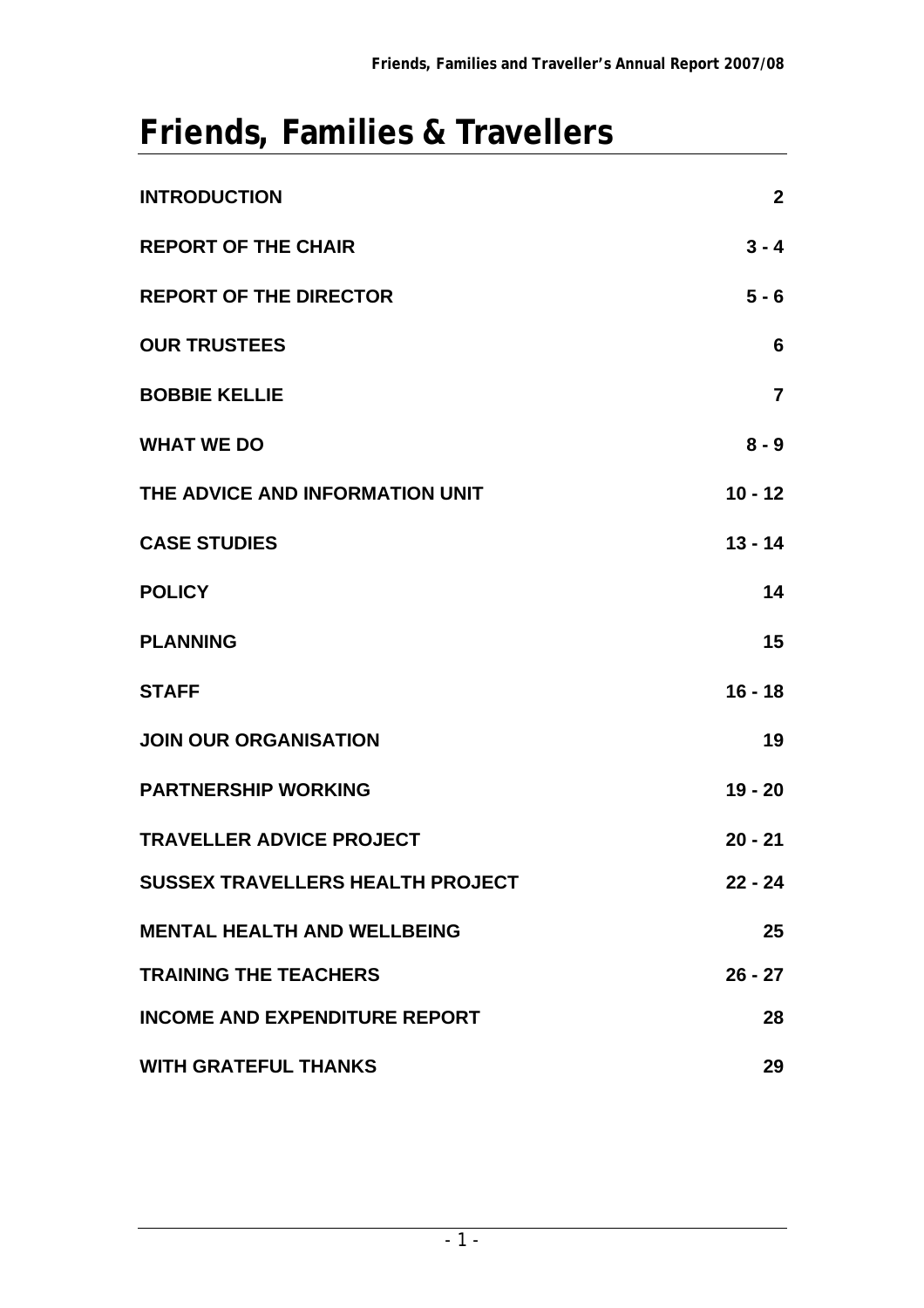# **Introduction to FFT**

Friends, Families and Travellers (FFT) was established during the passage through Parliament of the 1994 Criminal Justice and Public Order Act and has emerged as a lead organisation seeking to address the problems facing the Gypsy and Traveller communities.

Starting as an informal support group working primarily with New Travellers, FFT soon began working with Gypsies and Irish Travellers and within a few years had grown into a formal organisation providing advice and information along with a wide range of other services to Gypsies and Travellers nationwide.

Very early on in its history, FFT developed a working relationship with the Public Law Project and provided crucial ground work for two landmark legal challenges which resulted in local authorities being required to make basic welfare enquiries before being able to carry out evictions.

FFT's ongoing work in this field gained recognition when the organisation was shortlisted for the Human Rights Award in 1999. Taking this work forward, FFT is one of four partners within the Traveller Law Reform Project, along with the Gypsy Council, the Irish Traveller Movement and the London Gypsy and Traveller Unit.

Today FFT is the only national charity (registered charity no. 1112326) which works on behalf of all Gypsies and Travellers regardless of ethnicity, culture or background. FFT is also a non-profit making company limited by guarantee (no. 3597515).

FFT is a membership organisation run by a Management Committee, which in 2007/8 was made up of eight Trustees, four of whom were Travellers and three of whom were lawyers specialising in Traveller issues.



*FFT's mission statement is to work towards a more equitable society where everyone has the right to travel and to stop without fear of persecution because of their lifestyle.*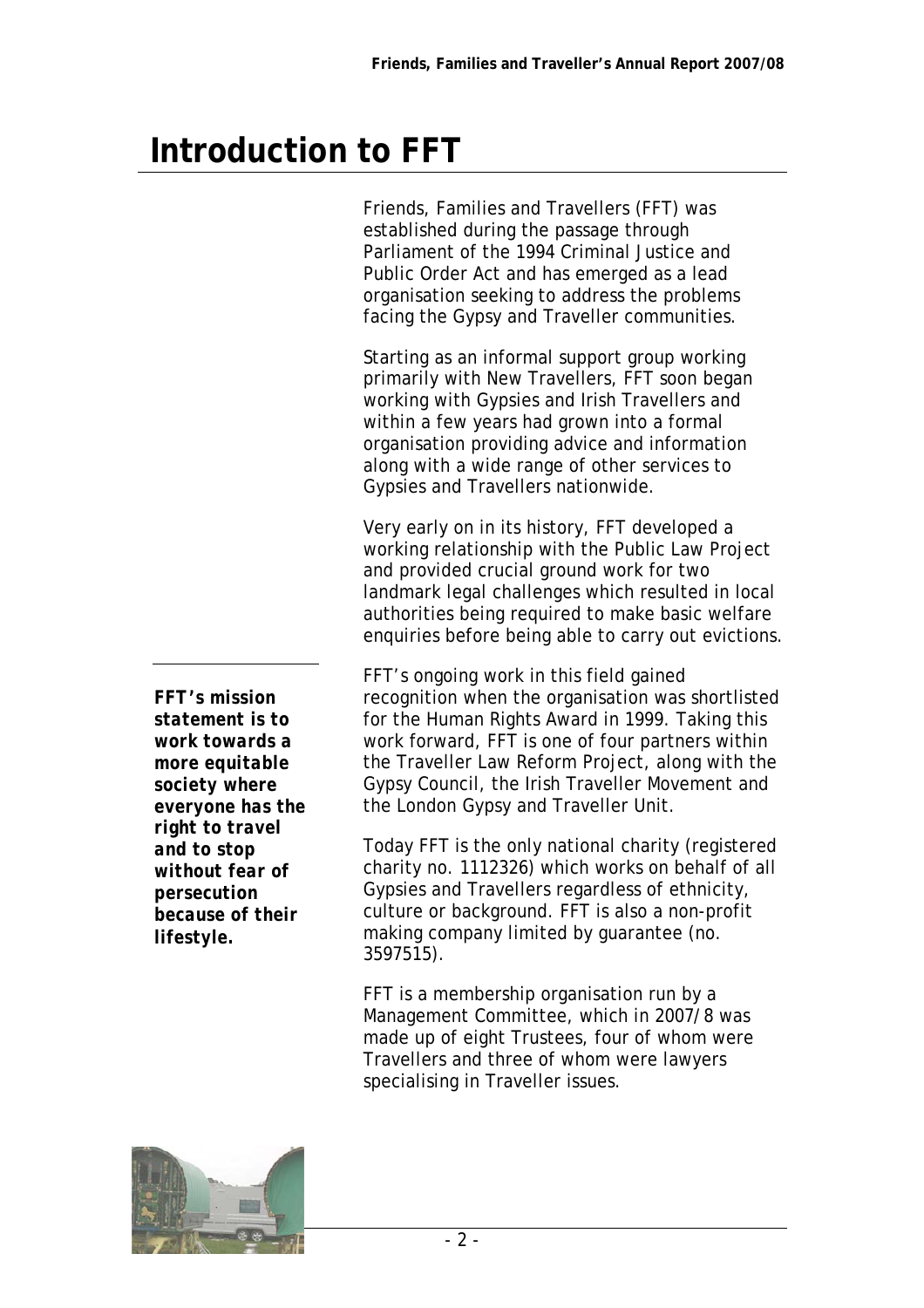# **Report of the Chair – Liz Watkins**



I am pleased to introduce our 2007/8 Annual Report which outlines the work that we have been doing at national, regional and local levels to try to redress the serious inequalities that are still part and parcel of the life of Gypsies and Travellers.

Our aim as an organisation is to seek to end racism and discrimination against Gypsies and Travellers, whatever their ethnicity, culture or background, whether settled or mobile, and to protect the right to pursue a nomadic way of life.

2007-8 has been a hugely successful year for FFT. We have grown as an organisation, with several funding successes and subsequent new staff and projects. This success has continued into the first part of 2008-09 and we have filled our current premises to capacity. We now want to expand our local projects and services into other regions of the country, particularly the South West and the East of England, where we have identified unmet needs for services. We continue to build capacity in other organisations and in the Gypsy and Traveller communities, as well as seeking funding to develop a broader geographical cover.

We have some extremely successful project models, developed by Gypsies and Travellers for Gypsies and Travellers, (for example our health outreach work and the "Training the Teachers" project, details of which appear elsewhere in this report), and feel strongly that the statutory agencies should replicate these nationally, particularly as health and education outcomes for the travelling communities are still far behind those of the settled communities.

The Gypsy and Traveller accommodation needs assessment process has moved forward throughout this period, and Steve Staines (an original founder of FFT) has worked extremely hard to keep track of this process and feed into policy development, raising concerns for example about the questionable methodologies some councils have used to assess needs. In some cases

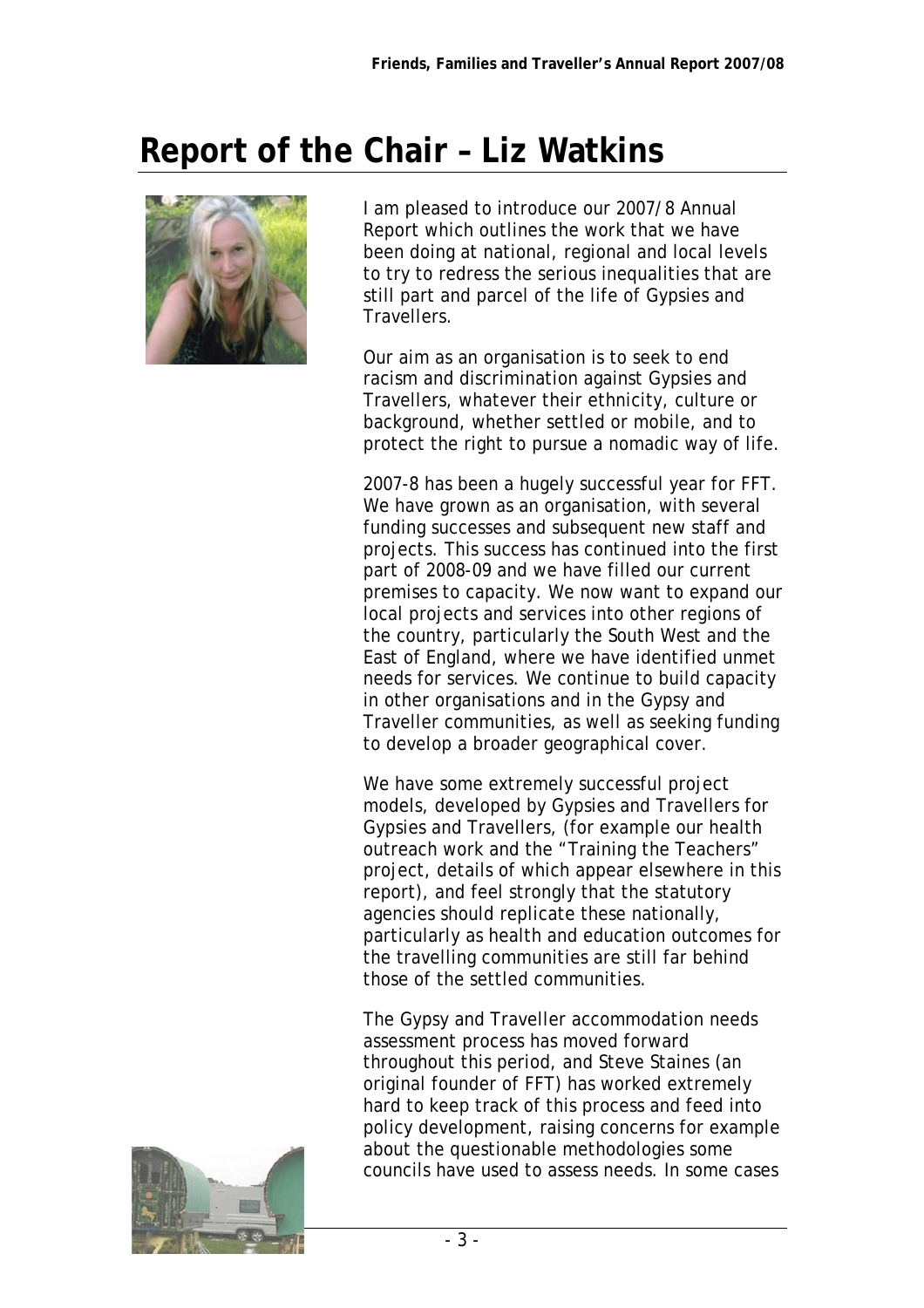there has been woefully inadequate consultation with Gypsies and Travellers and there is growing concern that once councils have provided some sites, a much stricter enforcement regime will be put in place so that moving around will no longer be tolerated. As an organisation we believe that people should have the right to follow a nomadic lifestyle and we will resist any attempts to eradicate or outlaw nomadism.

The value of the planning work that Steve Staines has done cannot be underestimated and we are dismayed that the government has not seen fit to resource this work so as to ensure that the strategic planning process is undertaken in the best possible way with full consultation with the communities themselves. It remains to be seen what sanctions will be taken against those councils who do not do the job properly or who drag their feet over site provision. We will continue to try to secure funding and resources to ensure that this crucial work can continue.

I feel acutely aware that however much we grow, expand and capacity-build, we will never be able to meet all the needs of Gypsies and Travellers or highlight all the injustices and inequalities that are faced on a day to day basis by our clients, their friends and families. It is shameful to Europe, our country and society as a whole that these small minorities are still so discriminated against. That is, I think, what drives us all to try, in our way, to improve things.

Sadly, as we moved into 2008-09 we lost another valued FFT volunteer, Bobby Kellie, who died suddenly and unexpectedly in June this year. Bobby was dedicated to helping Gypsies and Travellers through her work as a solicitor in the Traveller Advice Team of the Community Law Partnership in Birmingham. It is a clear illustration of her dedication that she was also a volunteer Trustee for FFT, giving up her precious time to travel, often long distances, to attend Trustee Board meetings. She had a great sense of fairness, and always contributed to our decision making and management in a considered way. We will miss her greatly.



*minutes to read this annual report which will give you a flavour of what our fabulous staff and volunteers have undertaken in 2007-08 and what we hope to do in the future.* 

*Do take a few*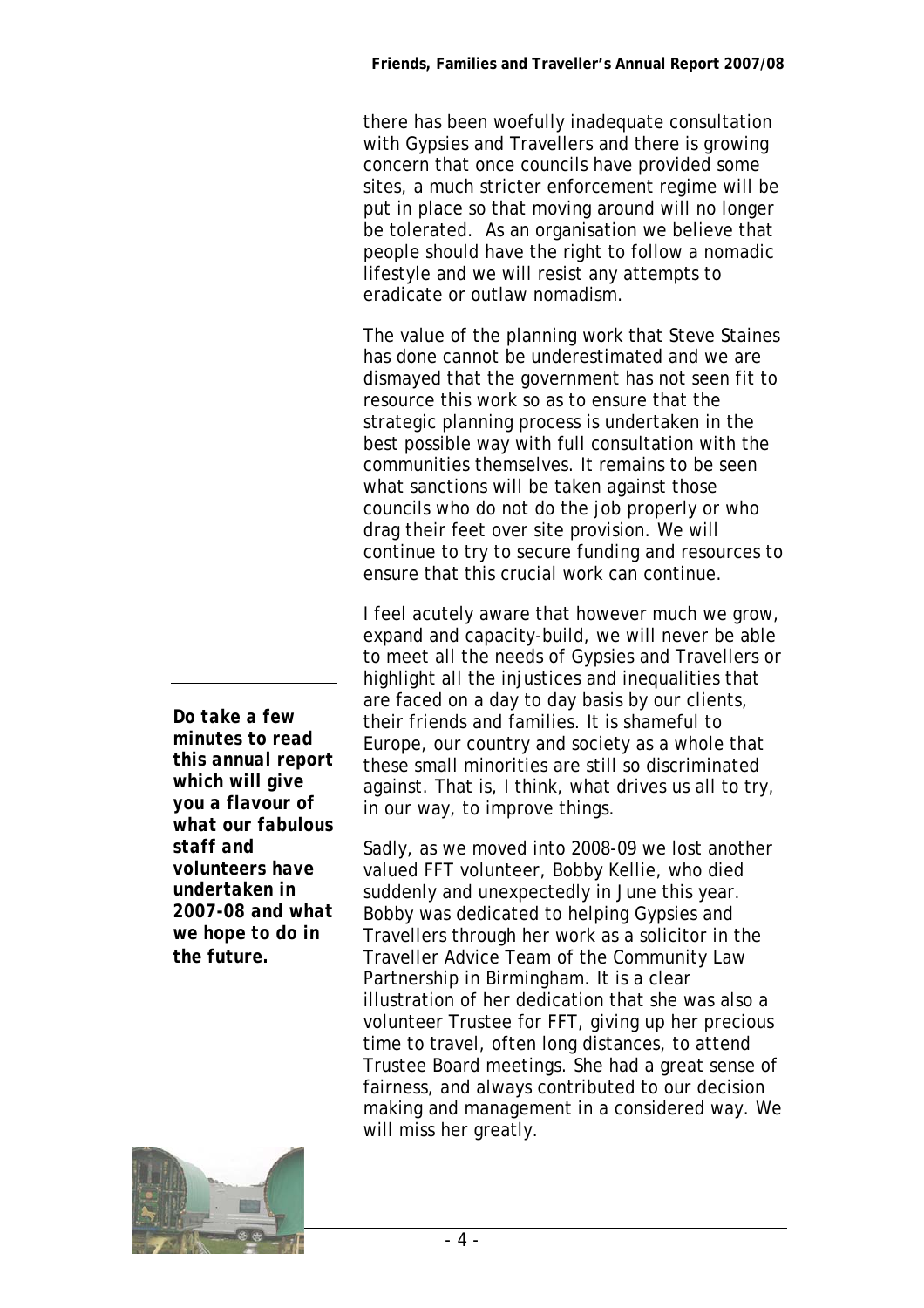# **Report of the Director – Chris Whitwell**



2007-8 has been a year of growth and development for FFT with a range of new projects and services being developed and implemented. As an organisation working at national, regional and local levels we have sought to balance the campaigning and policy work that we do with the casework and local outreach services so that our work at the strategic level is always informed by what is happening on the ground.

Our work is based on three main pillars – casework, capacity building and campaigning – and we afford equal importance to each. Through our casework we can make a real and lasting difference to the lives of the individuals and families that we help but we recognise that, as a relatively small organisation, we can only meet a small part of the need and so we also work to build the capacity of mainstream organisations in the voluntary and statutory sectors to provide appropriate and culturally sensitive services to Gypsies and Travellers.

The more casework and capacity building we do however, the more we realise how much needs to change in order to redress the disgraceful and shameful inequalities and discrimination faced by Gypsies and Travellers as part of their everyday experience. We continue to campaign in our own right and with partner organisations to try to bring about a more equal and just society where Gypsies and Travellers are respected and valued as an integral part of our community.

The past twelve months have seen a plethora of new Government initiatives, programmes and proposals aimed at increasing individual choice and the ability of people to have more power over the decisions that affect their lives. Such approaches are to be welcomed in principle but there is a drawback. Programmes aimed at empowerment or widening choice and participation can tend to assist those people who are already halfway up the so called 'ladder of empowerment' rather than those chronically

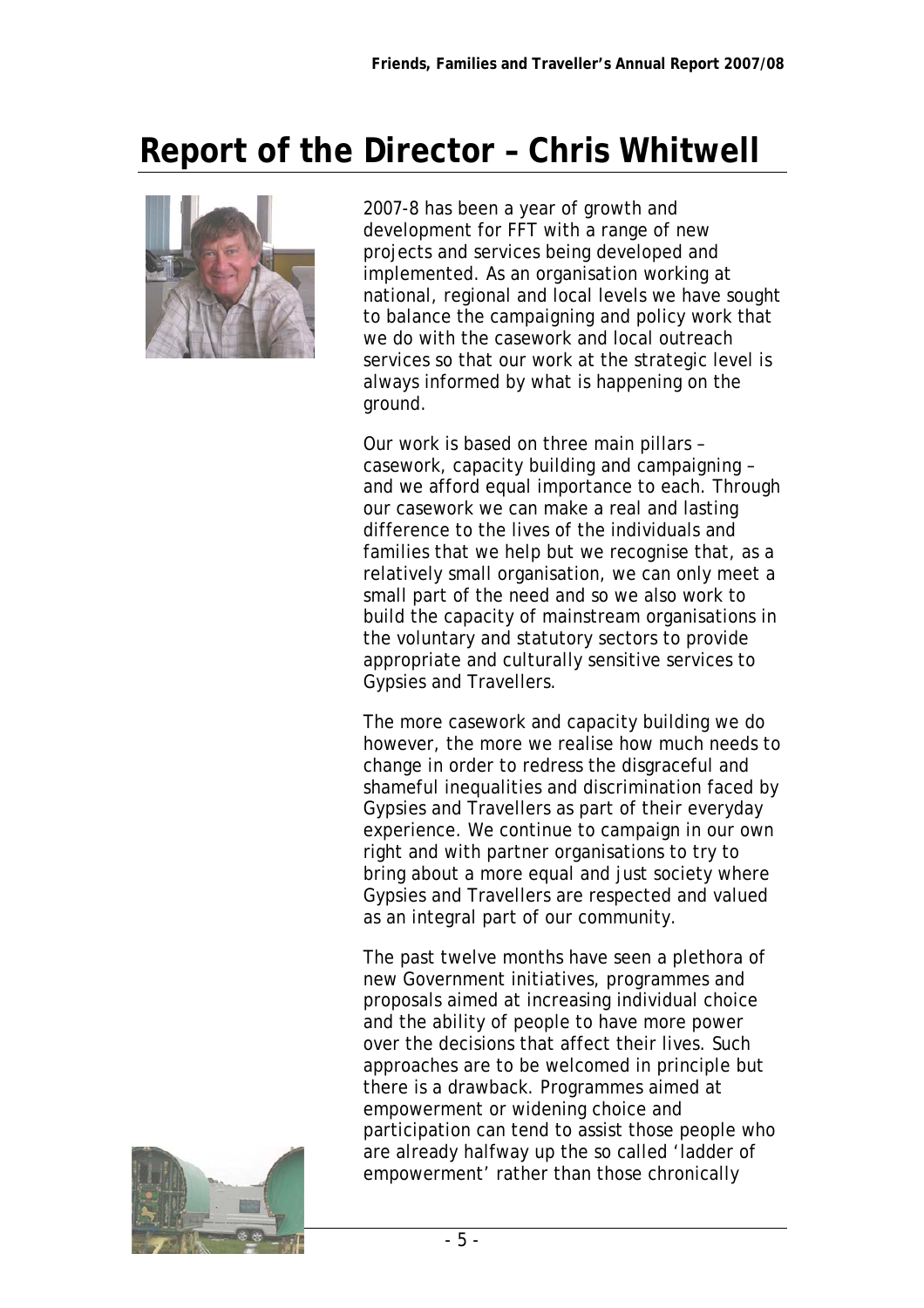# **Report of the Director – Chris Whitwell**

excluded groups who are still struggling to get their foot onto the first rung. As a result these latter groups can become comparatively even more disempowered, even more marginalised, with even fewer choices and with even worse life outcomes. We will continue to fight to ensure that the interests of the travelling communities are not forgotten in the rolling out of these social policy reforms.

I hope that you enjoy reading, in the following pages, about the various projects and services that Friends, Families and Travellers is delivering. We could not maintain this level of growth and activity without the support of our members and our various funders, all of whom are acknowledged elsewhere in this report. Above all I would like to say what an enormous privilege it is for me to work with such a dedicated and talented team of staff and Trustees who, despite the mountain still to be climbed, are bringing about real and positive changes to the lives of the people within the travelling communities.

#### **Our Trustees**

Our Trustees during 2007/8 were –

Liz Watkins (Chair) Neil Ansell (Vice Chair) Justine Compton (Honorary Treasurer) Roberta (Bobby) Kellie Tony Thompson Rob Torkington Mark Willers Franqui Wolf (until July 2007) Judy Pointing (co-opted March 2008)

Our Director, Chris Whitwell, is also Company Secretary.

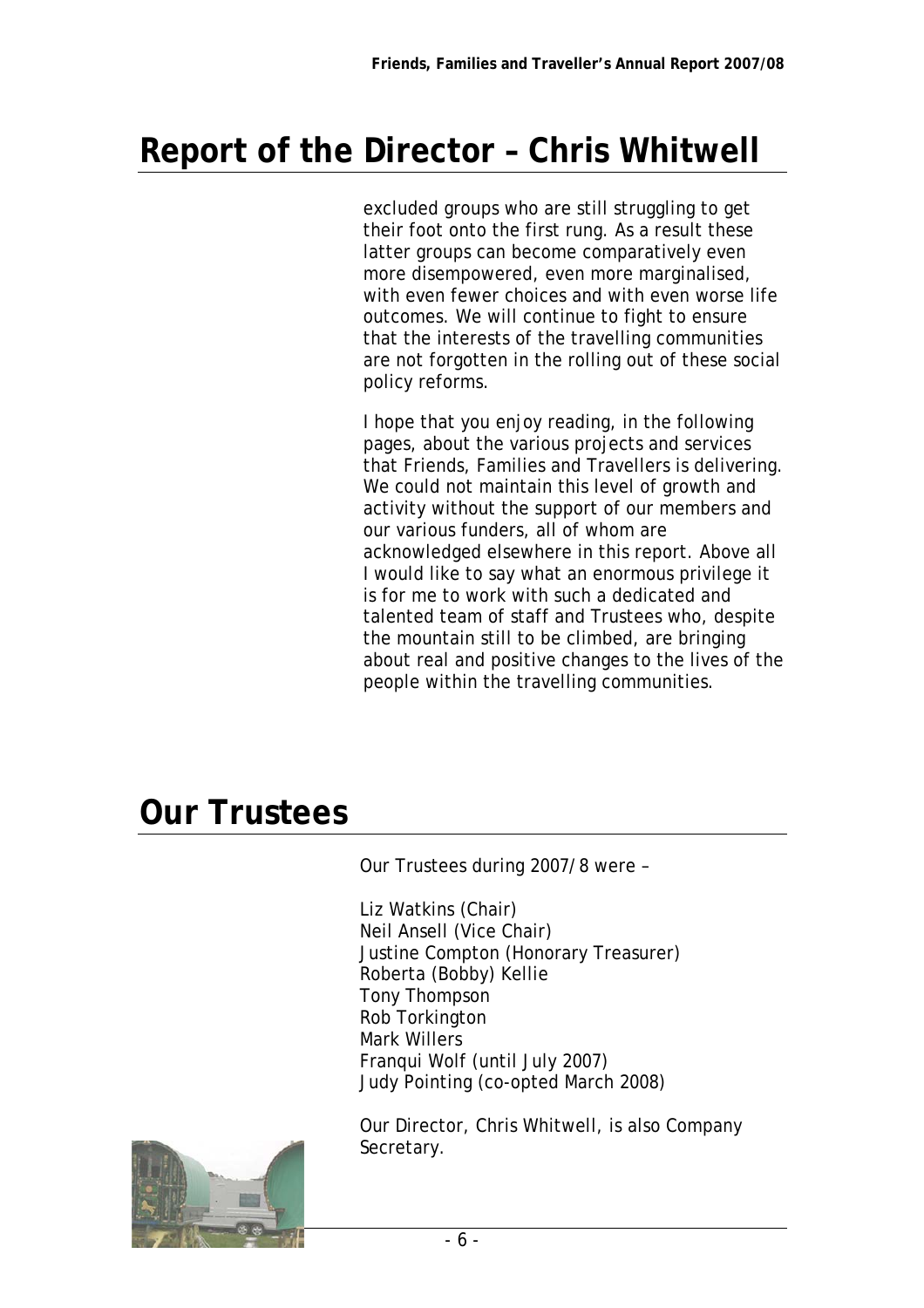#### **Bobbie Kellie**

All Trustees and staff at FFT were saddened by the sudden and unexpected death in June 2008 of our valued Trustee, supporter and friend, Bobby Kellie. Bobby was a solicitor with the Traveller Advice Team of the Community Law Partnership in Birmingham who dedicated her life to helping members of the travelling communities. She was noted among her colleagues for her constantly friendly and cheerful approach within the office, despite the enormous demands and pressures of the job, and it is a tribute to the esteem in which she was held that the Community Law Partnership office was closed for the afternoon of Bobby's funeral so that all her colleagues could attend and pay their respects. As a Trustee of FFT Bobby always made the long journey from her home in Dudley to Trustee Board meetings in London or in Brighton and her contributions to the discussions were unfailingly thoughtful, considered and to the point. She is a great loss to our organisation and we will all miss her.

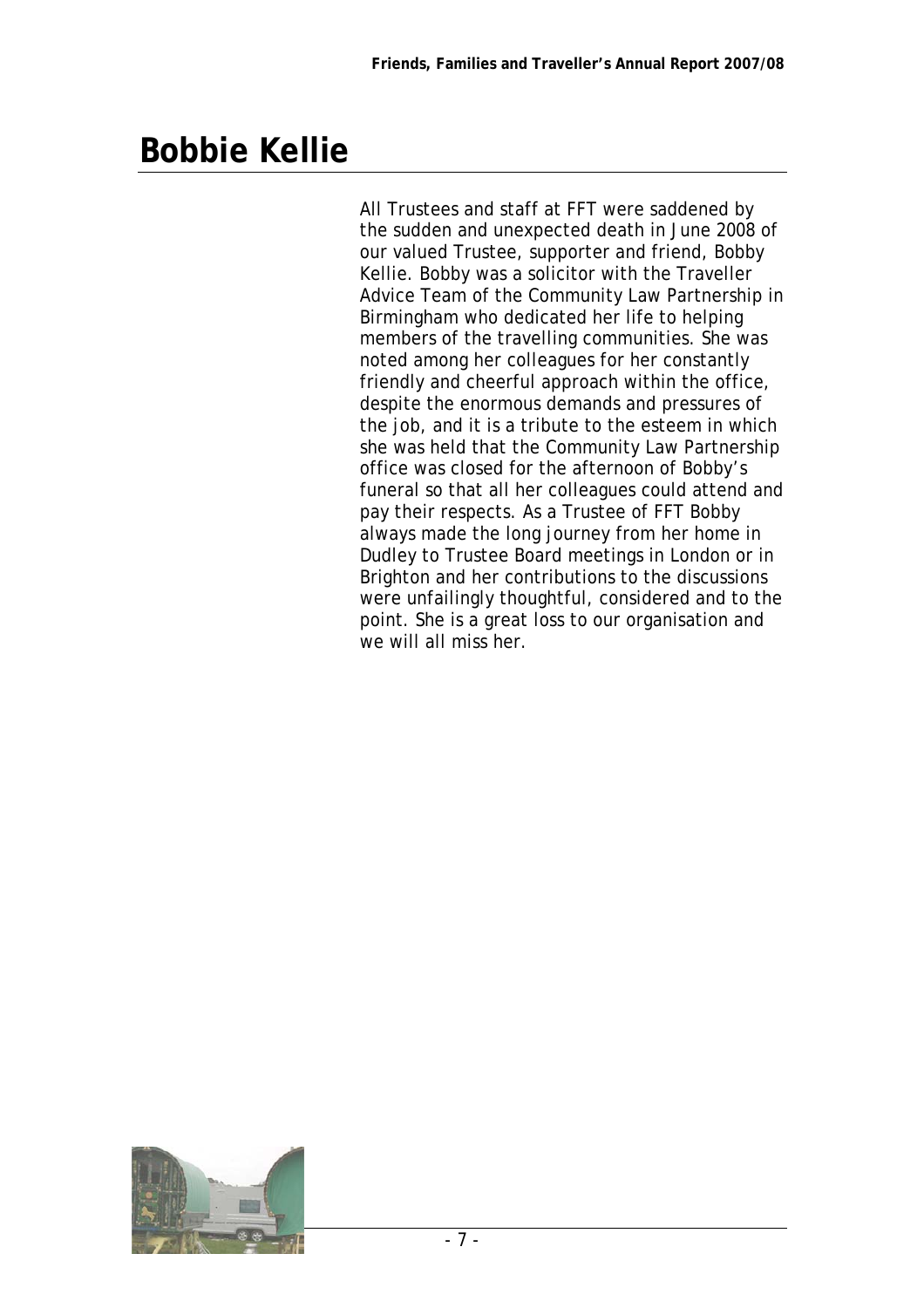#### **What We Do**

We are the only national charity that works on behalf of all Gypsies and Travellers regardless of ethnicity, culture or background.

We provide casework, advice and information to Gypsies and Travellers directly, either by phone or by outreach work to sites. We also provide advice on issues concerning the travelling communities to third party organisations.

We offer advice and advocacy for individual Gypsies and Travellers, families and communities.

We provide training and awareness raising seminars to mainstream agencies within the voluntary and statutory sectors to help them to deliver appropriate and culturally sensitive services to Gypsies and Travellers.

We disseminate and share knowledge and information about good practice for working with Gypsies and Travellers to a wide range of inquirers, including students, voluntary and statutory agencies and the media.

We provide community support, health and wellbeing outreach services to Gypsies and Travellers, helping individuals and families to access into the mainstream agencies best suited to meet their needs.

We facilitate and mentor local self support groups to empower individuals, families and communities to fulfil their potential and to take greater control over their own lives. We also work to support and build the capacity of other local grass roots Gypsy and Traveller groups and organisations.

We work with young Gypsies and Travellers to help them to overcome the barriers to inclusion that they experience and to participate more fully within mainstream society.

We carry out research, in partnership with academic institutions, to build and promote greater knowledge and understanding of the

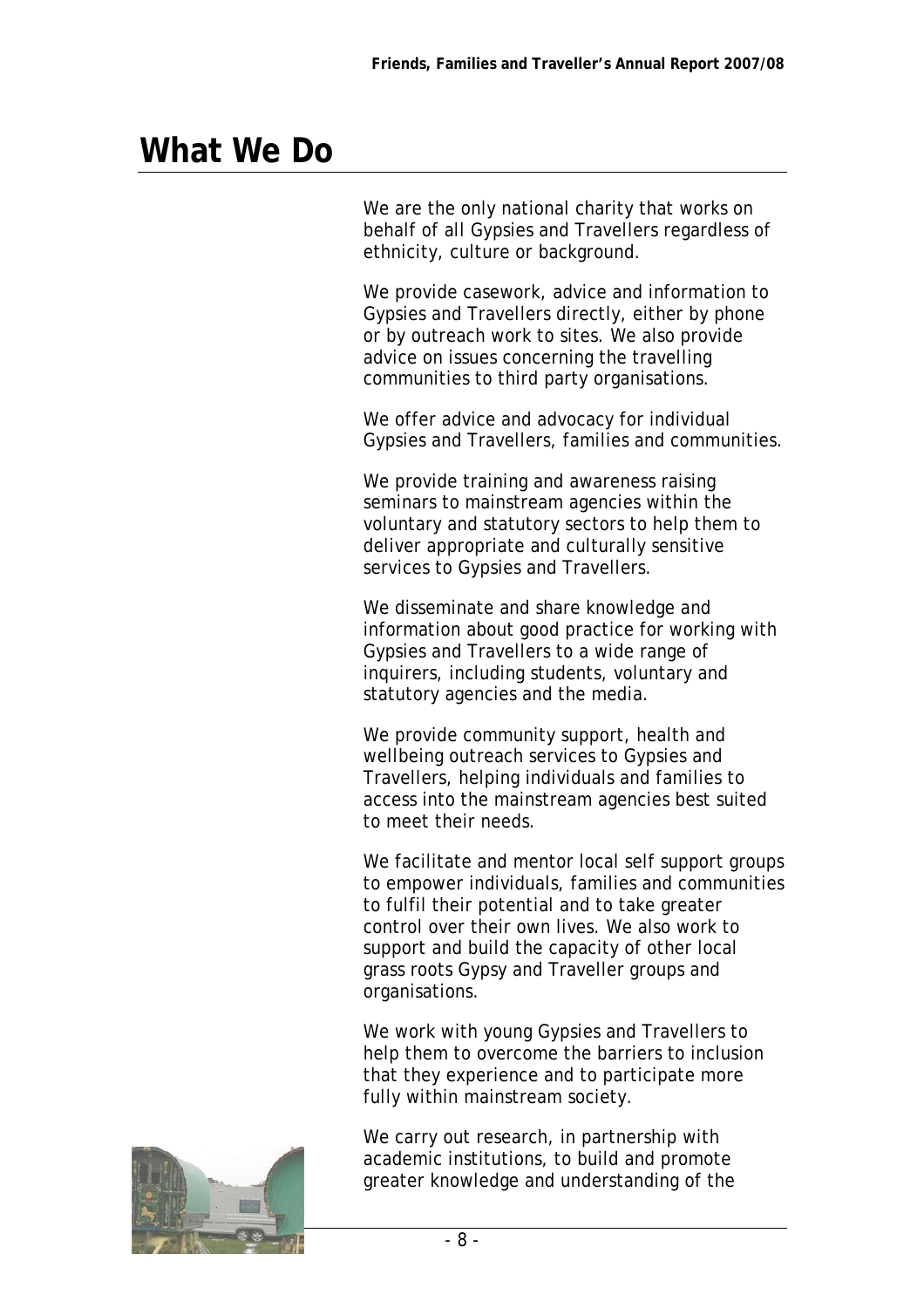# **What We Do**



issues that affect the lives of the travelling communities.

> Working with local individuals and groups from the travelling communities we respond to the policies and proposals of local and regional planning bodies and provide expert evidence to Examinations in Public of regional site provision/allocation strategies.

We supply expert witness statements on site provision and other Gypsy and Traveller needs at planning inquiries to assist Gypsies and Travellers to secure their own sites or to influence decisions to evict from unauthorised sites.

We participate within wider equality and diversity groups and fora to

ensure that the interests of Gypsies and Travellers are not overlooked within plans and strategies aimed at developing a more just and equal society.

We work in our own right and in partnership with other Gypsy and Traveller organisations to campaign for legal reform so that the rights and needs of the travelling communities are fully and adequately addressed.

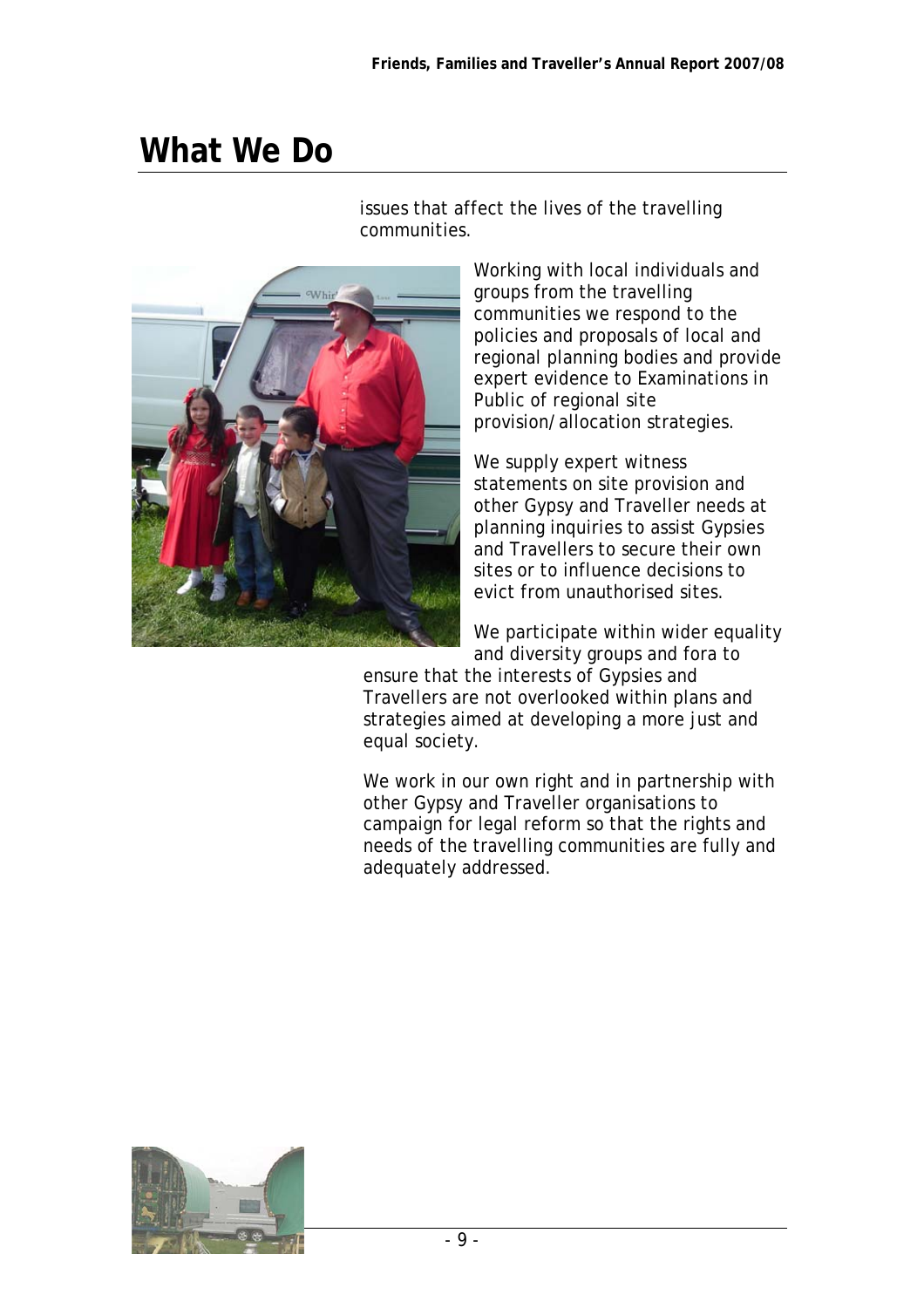# **The Advice and Information Unit**

*A high quality front line service for Gypsies and Travellers throughout the UK* 

There are no accurate figures for Gypsies and Travellers in the UK, but various sources, e.g. the Council of Europe, have estimated the number at around 300,000 comprising 200,000 housed and 100,000 in caravans.

The only other official estimate available is the bi-annual count of Gypsy caravans carried out by local authorities in England and published twice a year by Communities and Local Government. These counts are thought to be notoriously unreliable and to consistently under-represent the true figures.

Over the past year or so all local authorities have been required to carry out Gypsy and Traveller Accommodation Needs Assessments to enable the accommodation needs of Gypsies and Travellers to be taken into account in the formulation of local development plans. The accuracy and robustness of these assessments has also been called in question by local groups from the travelling communities and in many cases the work has been carried out with little or no proper input from the travelling communities themselves.

Nationally best estimates would suggest that there is a need for around 4,500 new pitches – a small figure in comparison with the 3 million new bricks and mortar houses required over the next decade but hugely significant in terms of the human misery that results from lack of sites.

FFT offers advice, information and casework to all Gypsies and Travellers who seek our help and we monitor the profile of our client base to ensure that the service is reaching all sections of the travelling communities and all regions of the country.

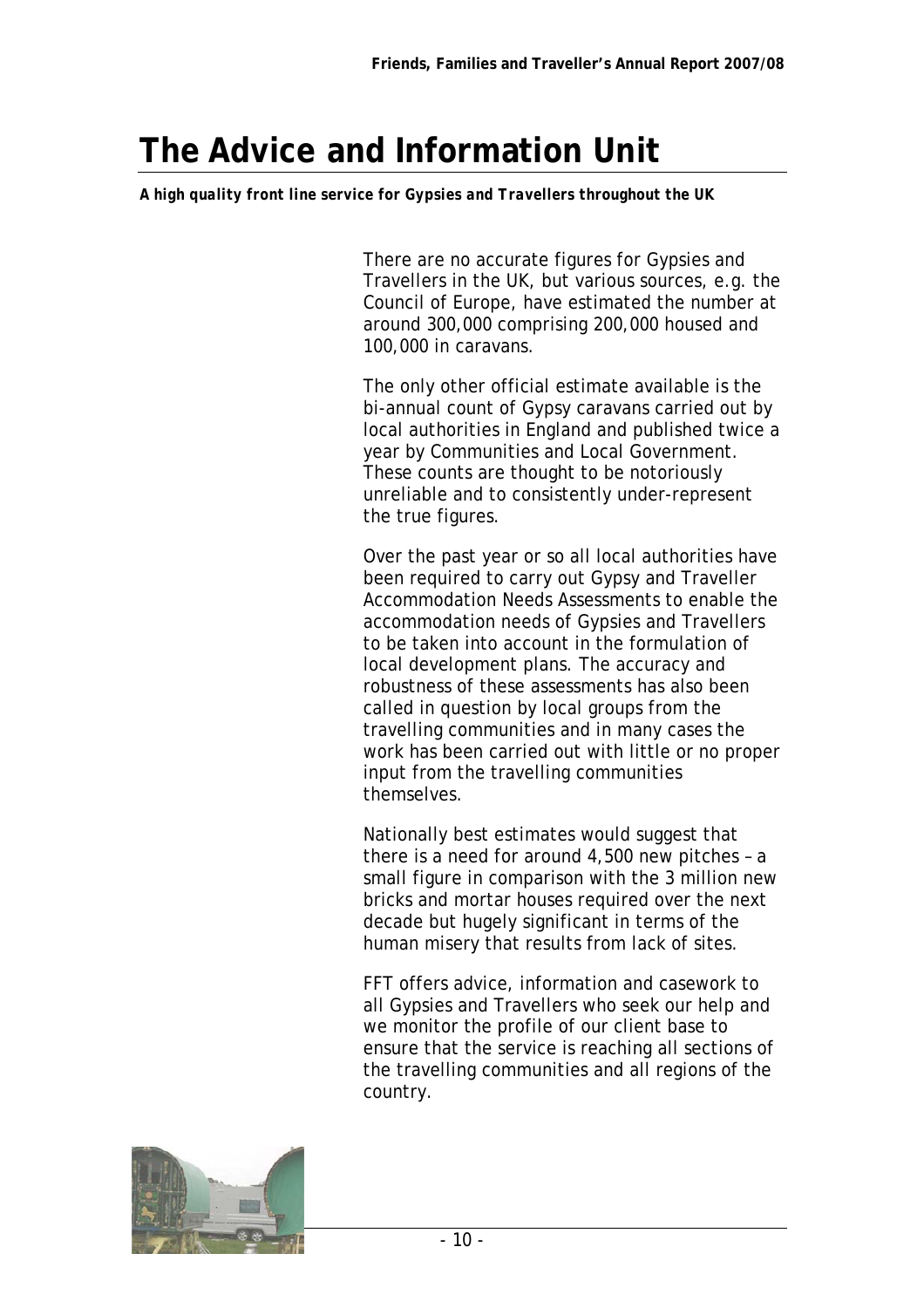#### **The Advice and Information Unit**



During 2007/8 our caseworkers dealt with a wide variety of cases from all across mainland UK, including Wales and Scotland. Approximately 60% of all our casework was with Gypsies, 29% was with Irish Travellers and 10% was with New Travellers, and 1% with other travelling groups. This represents an increase over the previous year in terms of the amount of work done on behalf of 'traditional' Travellers (Gypsies and Irish Travellers) compared with the percentage done on behalf of New Travellers.

The categories of casework that we provided covered a wide range of issues and problems although, unsurprisingly, many revolved around eviction, housing and planning issues.

The full breakdown is as follows –

- 7% were about evictions
- 4% were about planning
- 2% were about health issues
- 16% were about sites
- 13% were about housing
- 4% were about education
- 7% were about the police

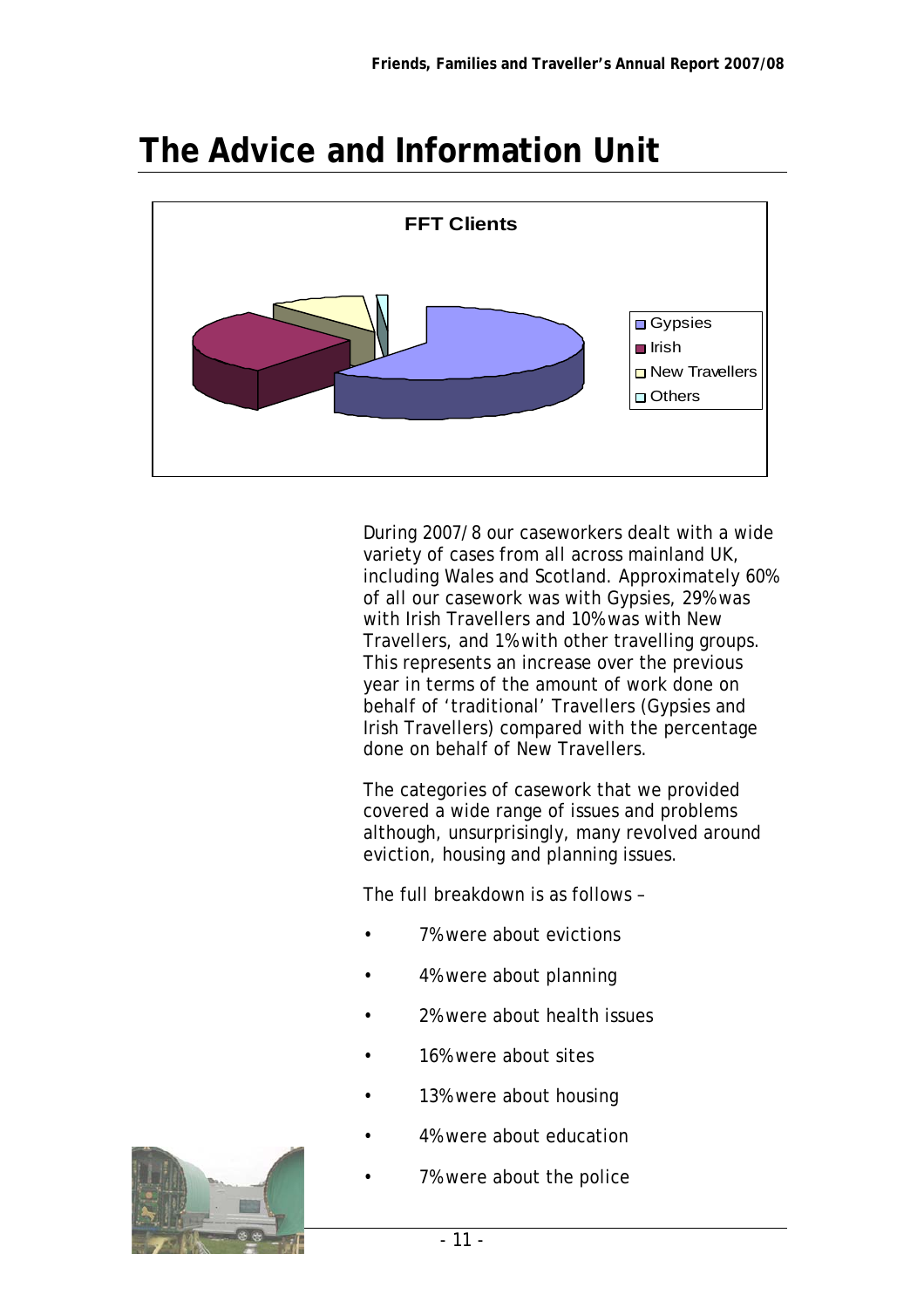#### **The Advice and Information Unit**

- 6% were about discrimination
- 5% were seeking legal advice
- 2% were about homelessness
- 7% were about benefits
- 13% were about grants
- 14% other



Often clients present with multiple issues and sometimes these can overlap, making categorisation difficult. However FFT will continue to seek to improve and refine its processes for data collection whilst ensuring that strict client confidentiality remains at the forefront of the work that we do.

> **Emma Nuttall** Traveller Advice and Policy Manager

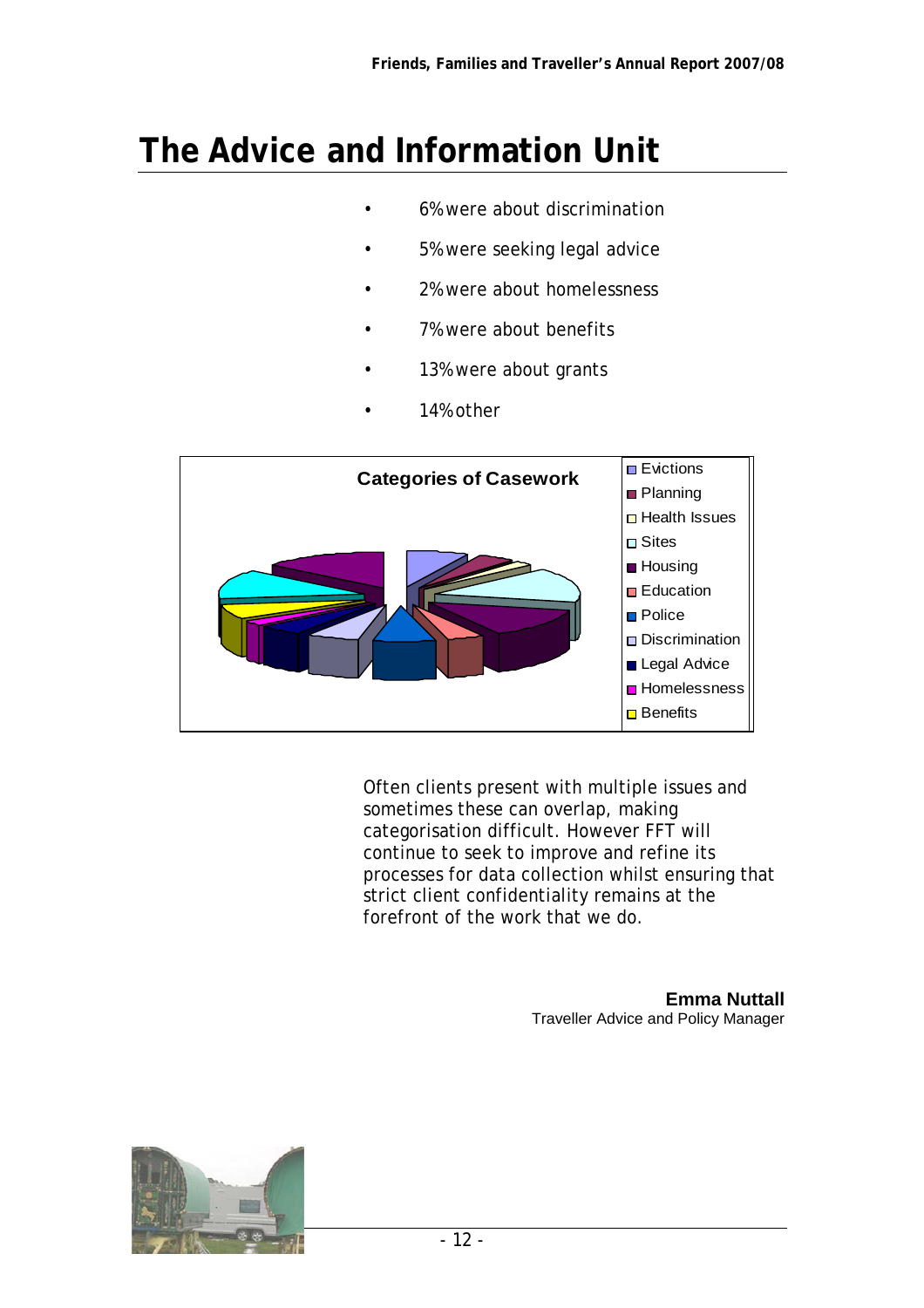#### **Case Studies**

*A* 

Here is a selection of some of the cases we dealt with in 2007/8.

This case relates to residents on a Gypsy site in the South East who were unhappy about the management of their site. FFT started regular meetings between site residents and the local authority which resulted in the local authority appointing a dedicated site manager and applying for a government Gypsy Sites Refurbishment Grant to improve the site.



One of our Irish Traveller clients in the South West reported an issue of discrimination. The council-run site she is living on was experiencing problems receiving orders from a delivery company. An employee of the company told the Irish Traveller that the company would not deliver to the address as it was a Traveller site. After FFT made some enquiries with the company they denied the allegation made against them but deliveries to the

site soon commenced. The issue was reported to the Equalities and Human Rights Commission.

*C* 



A group of New Travellers were parked on private land in the East of England. They had made an agreement with the landowner to stay for a short while so they could complete repairs to their vehicles. Unexpectedly the police arrived at the site with a section 61 notice. FFT worked alongside the local Gypsy Liaison Officer to revoke the section 61 notice. The private landowner had not given the Travellers notice to leave which must be done before a section 61 can be considered by the police. The agreement between the landowner and the Travellers was reinstated and they were able to stay on the land.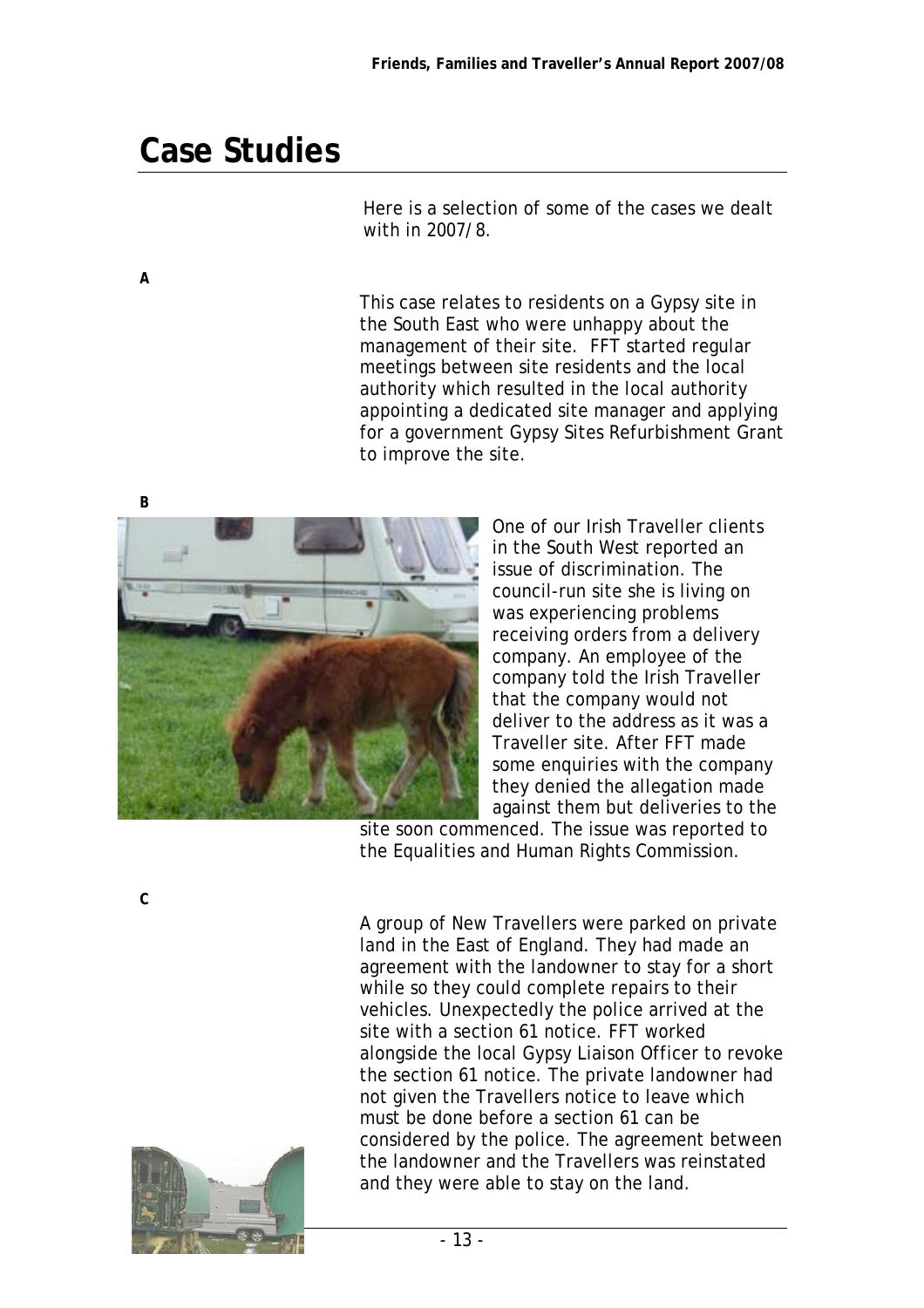#### **Case Studies**

*D* 

A young Gypsy living in the South East was having problems with her Incapacity Benefit. She had missed a couple of medical appointments due to being constantly evicted and the Benefits Office stopped her benefit. FFT launched an appeal to get the benefit reinstated and the tribunal came out in her favour and recognised that she was undergoing difficult times and the benefit was restored and backdated.

## **Policy**

A key element of our work during the past year has been to contribute to national policy development and to lobby for change. For example, we have campaigned vigorously to gain security of tenure for Gypsies and Travellers on local authority owned sites following a landmark ruling in the European Courts. This issue is being addressed in the 2008 Housing and Regeneration Bill which, under Clause 301, brings local authority Gypsy and Traveller sites under the Mobile Homes Act 1983 (from which they were previously exempt).

Over the past year we have lobbied local authorities and central government to re-open sites or pitches on sites that are currently closed and thus not available for the Traveller community's use. We see this as unacceptable, given the high numbers of Travellers in need of a pitch. We have also lobbied local authorities to bring forward sites, in accordance with government guidance which recommends this where there is a need (as there is in most places). We will continue to work with partner organisations and in our own right to try to achieve fairness and equality for all Gypsies and Travellers.

> **Emma Nuttall** Traveller Advice and Policy Manager

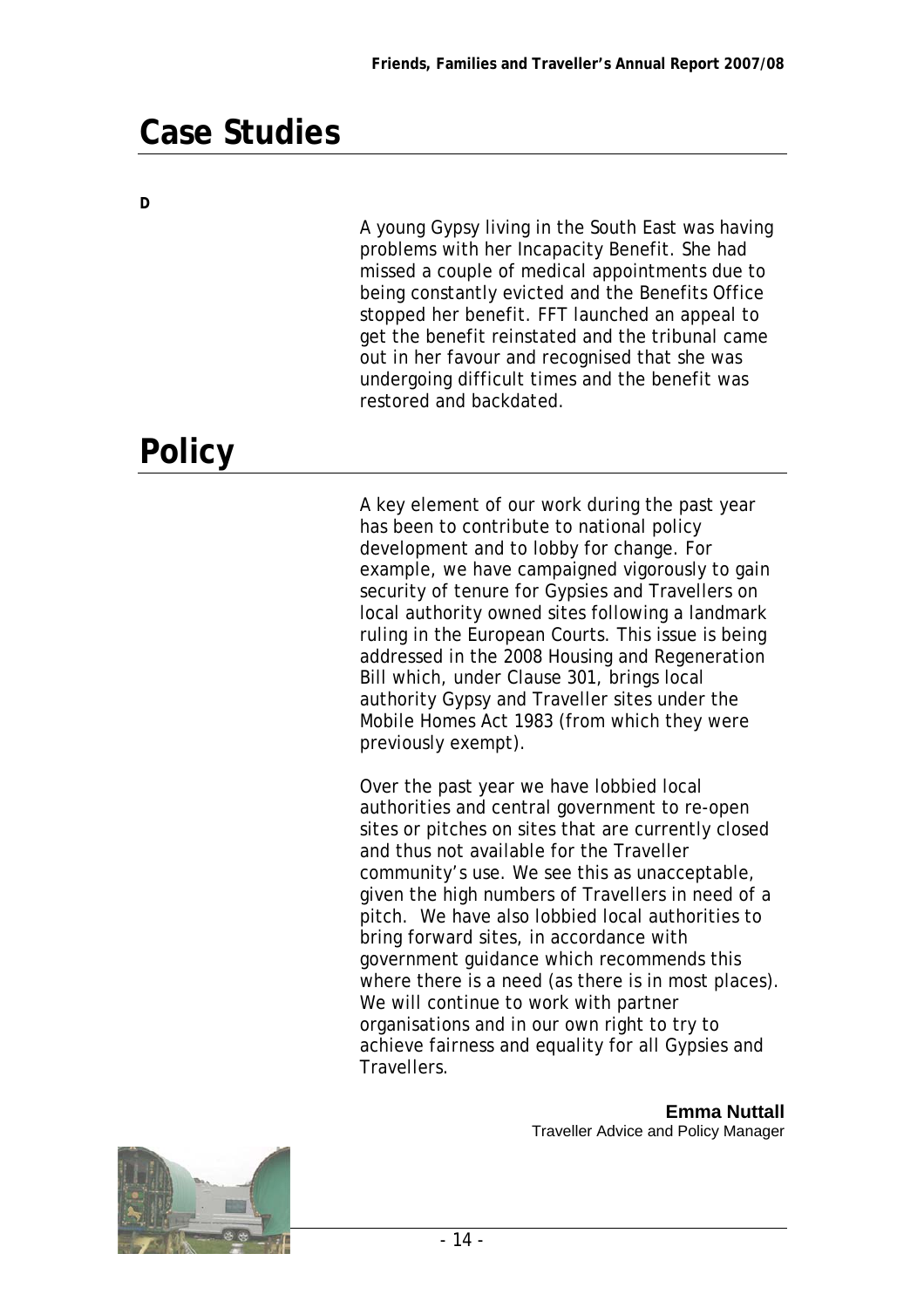# **Planning**

This year has seen a continuation of responses to consultations with local authorities on planning documents. Over 200 local authorities have responded in total.

FFT is one of the few organisations able to make formal responses about Gypsy and Traveller accommodation issues to local authorities.

The Planning Officer has contributed, via the Traveller Law Reform Project, to the development of national policy and has supplied information to the All Party Parliamentary Group on Gypsy and Traveller Law Reform as well as working with a range of organisations on planning issues.

In March, FFT made a significant and valuable contribution to the debate over accommodation assessment and allocation during the 3 day Examination in Public (EiP) of the Regional Spatial Strategy for Gypsy and Traveller Accommodation. The Panel's Report, published in the summer of 2008, showed the importance of having a voice for Gypsies and Travellers in complicated technical debates. Partly as a result of FFT's representations, the Planning Inspectorate Report was critical of the system of assessment of accommodation needs and has made a number of useful recommendations which FFT hopes will lead on to a national review of the accommodation needs methodology.

Similar EiPs of the East and SE Region Regional Spatial Strategies are scheduled for autumn 2008 and 2009, however the ability of FFT to participate fully is under threat: further funding has not been secured for Planning and despite requests to Government, no support for this vital work has been forthcoming.

> **Steve Staines**  Planning Officer

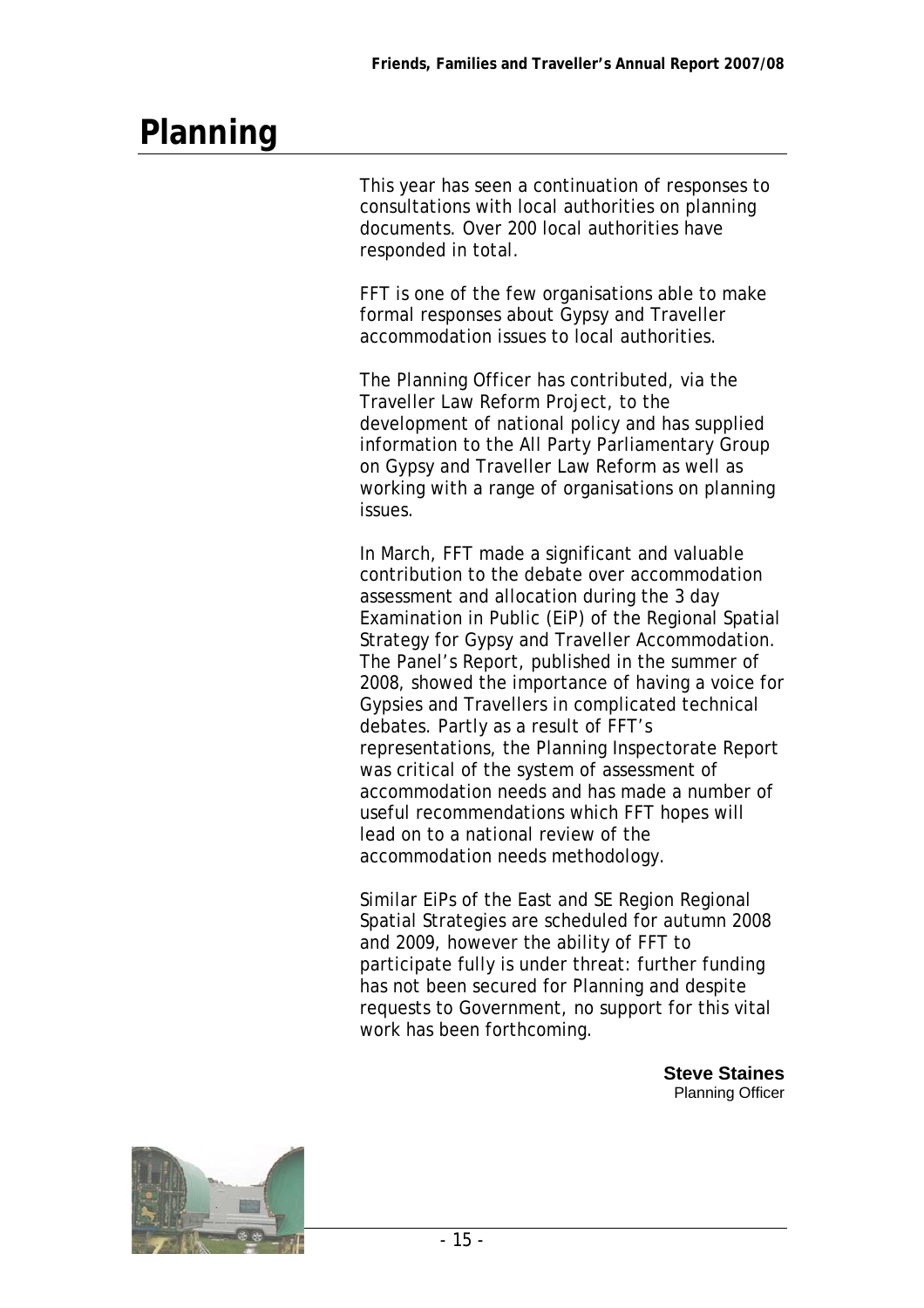# **Staff**



**Chris Whitwell, BSc, MA. Director of Friends, Families and Travellers**  Chris was appointed Director in March 2006. He was previously working with FFT on a consultancy basis having held senior positions in the public and voluntary sectors.

**Emma Nuttall, BA. Advice and Policy Manager**  Emma initially started working for FFT as a volunteer. She is now the Advice Work Manager and has been working for FFT for over 8 years. Emma has a key role in policy work and represents the organisation in a number of national fora.





#### **Abbie Kirkby**

**Caseworker**  Abbie has been working with FFT as a national caseworker since July 07. Her background includes working with marginalised communities both in England and abroad.

**Sarah Mann, BSc Traveller Advice Project Officer** 

Sarah joined FFT in August 2007. Her background is in community and environmental work, managing projects and training in the public and voluntary sectors.

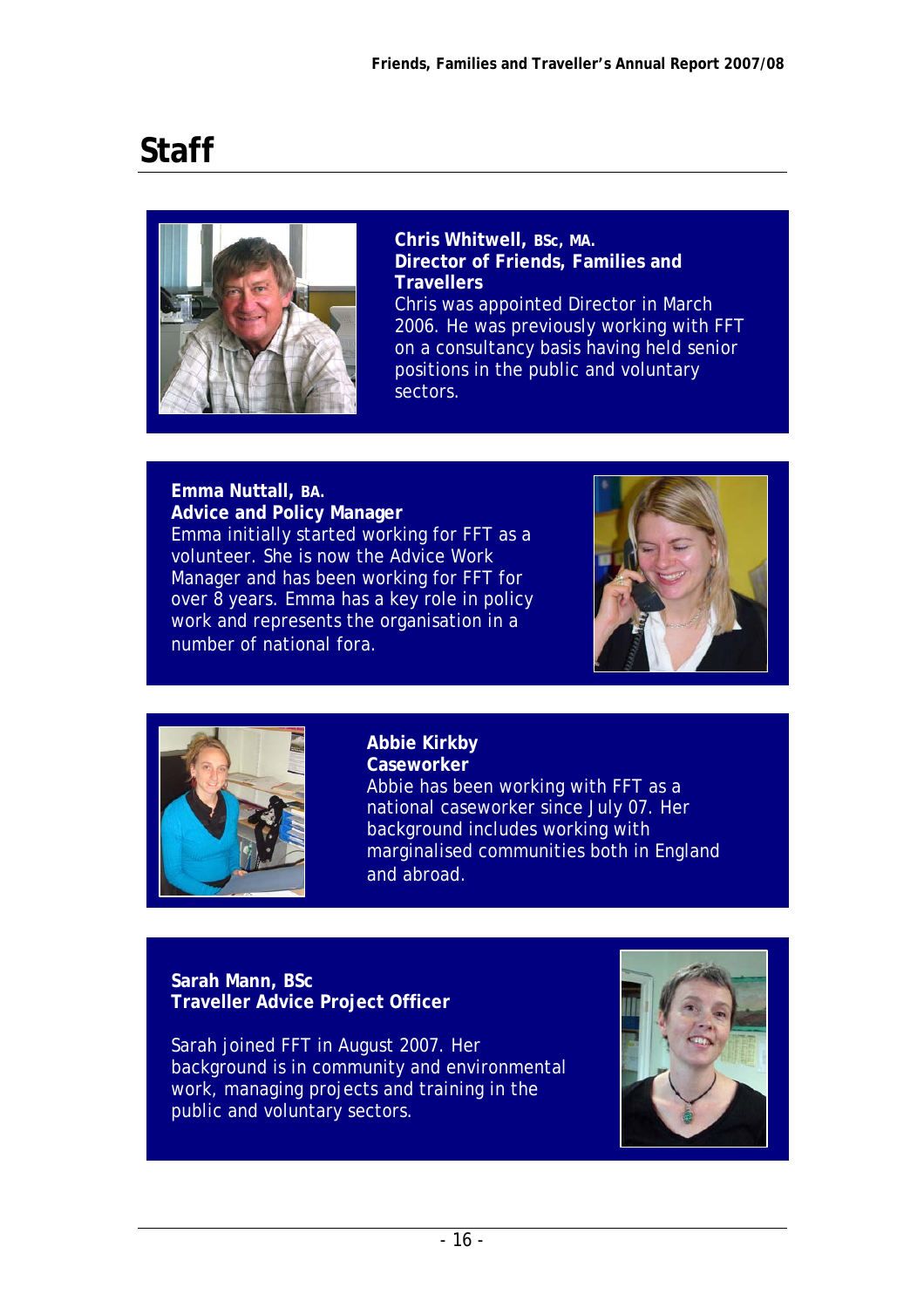## **Staff**

**Zoe Matthews RMN, BA (Hons) MA. Health Improvement Manager** Zoe is a trained Psychiatric Nurse with a degree in Anthropology and Sociology and has an MA in Health Promotion, where she specialised in the Health of Gypsies and Travellers. Initially joining as a volunteer, Zoe has now been working with FFT for eight years.





#### **Avril Fuller.**

**Community Outreach Worker**  Avril is of Gypsy heritage and started as a volunteer with FFT before becoming a paid member of staff in 2003. Her background is with Traveller Education Services. Avril specialises in working with vulnerable people/learning difficulties/disabilities.

#### **Sally Burnett. Health Advisor**

Sally has been working for FFT for about 2 years and prior to that was working as a full time health visitor. Sally is also a qualified midwife.





**Gemma Challenger Well-being Support Worker** 

Gemma is a New Traveller and started with FFT in February this year. Her background is in learning disabilities.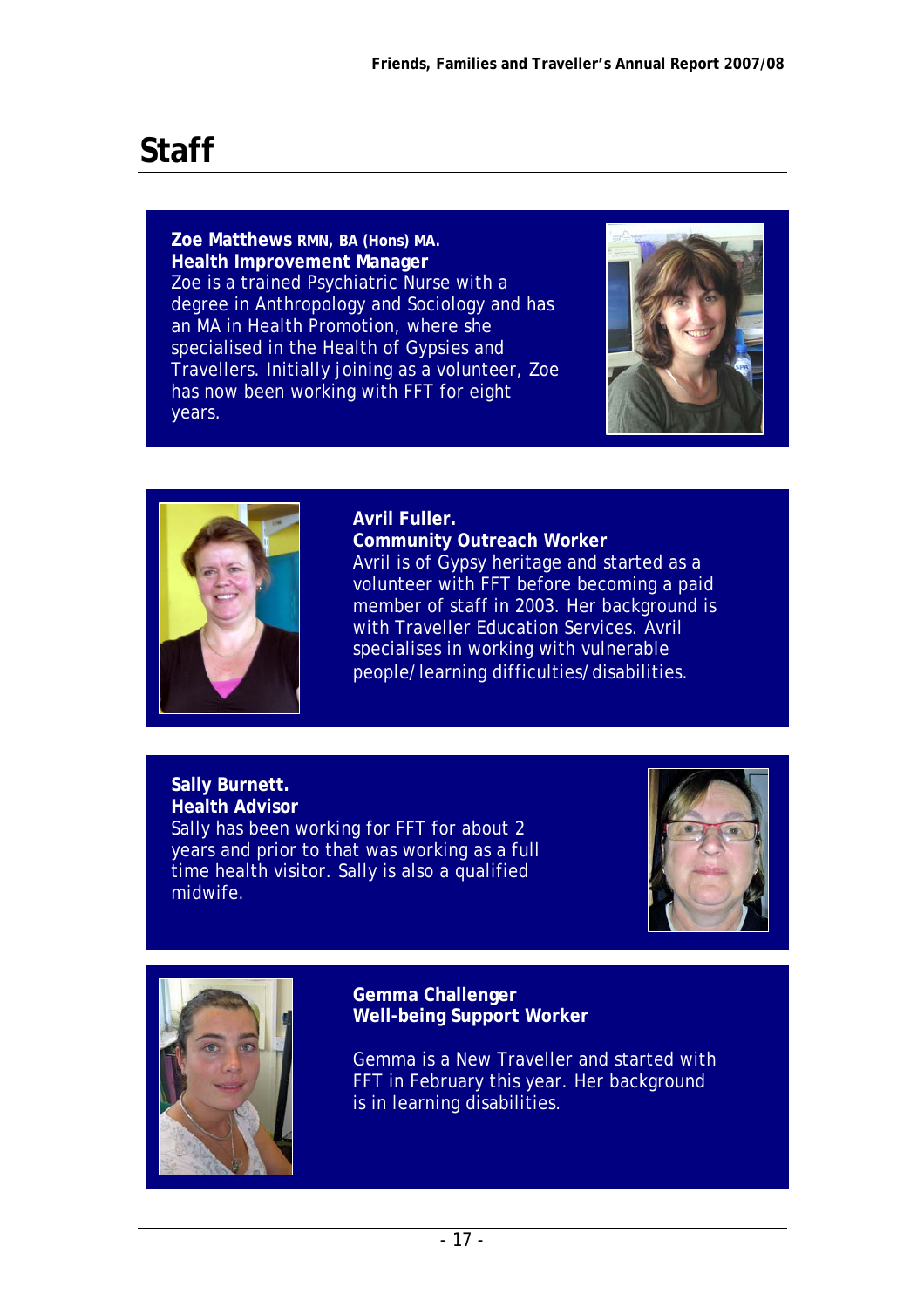### **Staff**



**Tammy Furey, BA, MSc. Community Education and Capacity Building Project Manager** Tammy joined FFT in 2001 as Project Manager of the CyberPilots. She also designs FFT's website (www.Gypsy-Traveller.org), the CyberPilot website (www.Gypsy-Traveller.org/cyberpilots), and FFT's newsletter.

**Clare Bingham, MA. Young Person's Co-ordinator**  MA in Applied Anthropology, Youth and Community Work at Goldsmith University. Clare's background is working with young homeless people including street homeless and sexual health outreach worker and later as a youth worker.





**Suzanna King. Finance Officer**  Suzanna joined FFT in November 2005. Her background is in arts administration, working in Young People's and Children's Theatre.

**Steve Staines, Bsc, Msc, Dip Ed. Planning Officer**  Steve worked with others to create FFT Support Group in the run up to the 1994 Criminal Justice Bill and was National Coordinator for some years.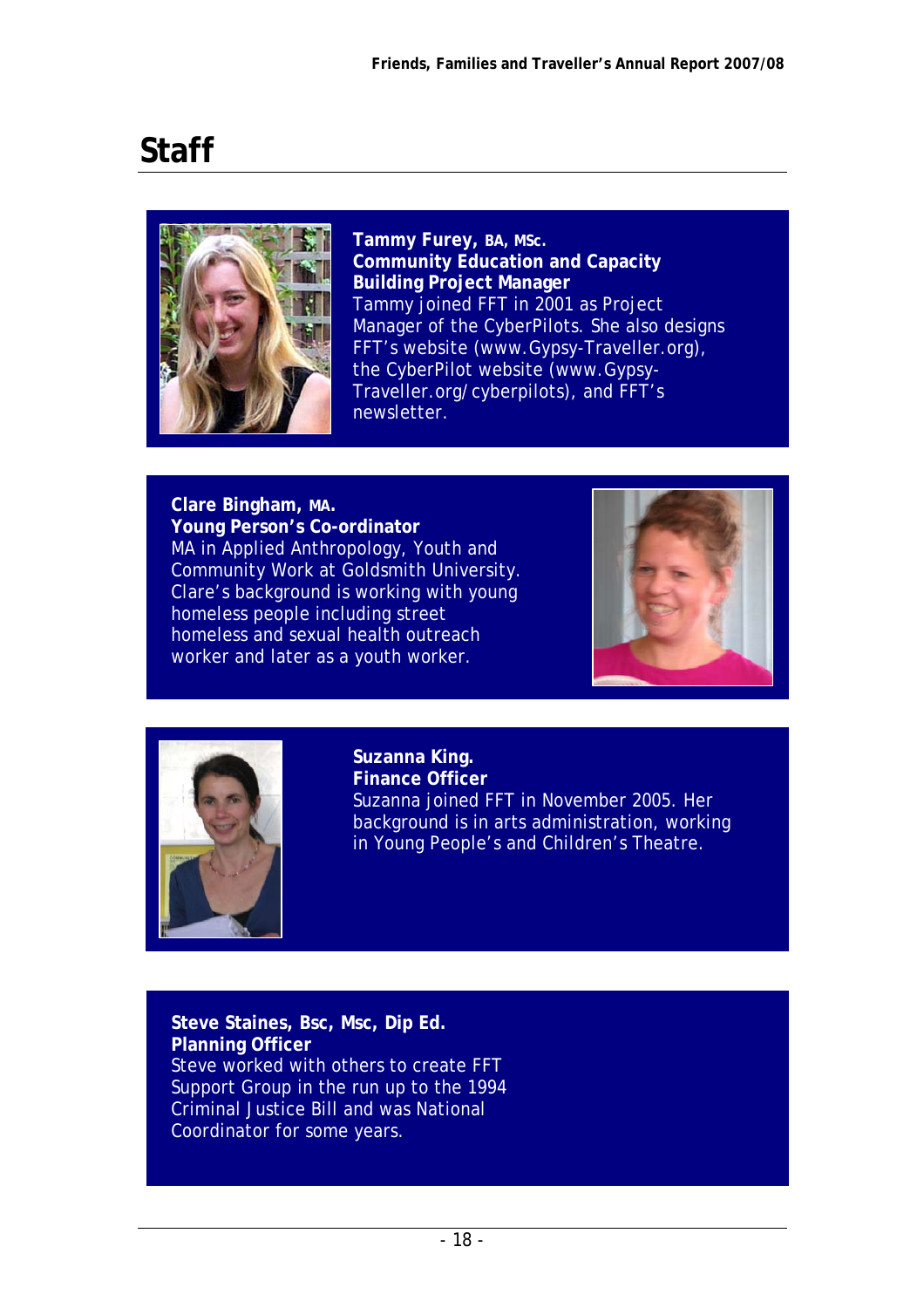# **Join Our Organisation**



We are a membership organisation and we welcome new members. Membership runs from 1 April – 31 March each year and individual subscription rates are £10 per annum or £5 unwaged. Organisations may also join for an annual subscription of £25.

Membership entitles you to receive our quarterly Newsletter and to

attend and vote at our Annual General Meetings. We are always pleased to hear from our members and to talk to them about the work that we are doing and, importantly, membership of our organisation means that you are helping us in our struggle to bring an end to the racism, marginalisation and social exclusion suffered by the travelling communities.

If you would like to join us simply contact Suzanna on 01273 234777 or email her at admin@gypsy-traveller.org.

# **Partnership Working**

We believe that, if we are to bring about positive and lasting change, we need to develop and strengthen our partnerships with all those other organisations that are working on behalf of Gypsies and Travellers. Progress on site provision remains desperately slow and we need to keep up the pressure on the Government and on local authorities to ensure that the fine words that are spoken and promises made get translated into positive action on the ground.

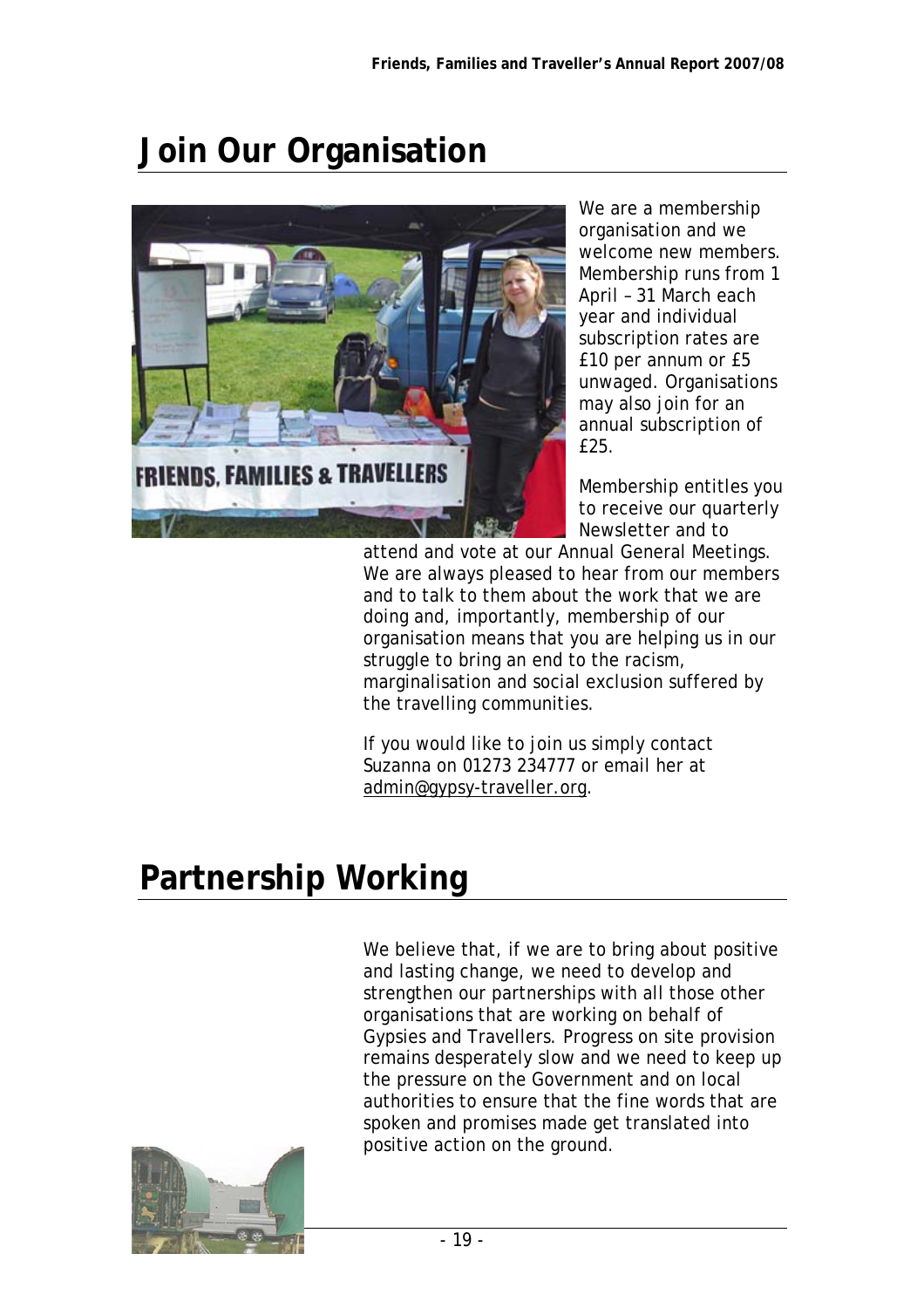# **Partnership Working**

We are committed to working in partnership, and will continue to participate fully in the Traveller Law Reform Project in partnership with the Gypsy Council, the Irish Traveller Movement, and the London Gypsy and Traveller Unit. We will continue to link closely with the Travellers Advice Team to whom we refer cases that require a specialist legal input. We will also work collaboratively with the many other groups that are doing vital work all around the country such as the Derbyshire Gypsy Liaison Group, the South West Alliance of Nomads, the Roma Support group and the newly emerging Southern Network of Gypsies and Irish Travellers. There are links to these and to around 50 other such organisations on our website at www.gypsy-traveller.org.

# **Traveller Advice Project**



**LOTTERY FUNDED** 

The Traveller Advice Project funded by the Big Lottery aims help mainstream agencies in the South East improve their capacity to provide appropriate and culturally sensitive services to Gypsies & Travellers.

Following on from the first year of the project, the national database of organisations that provide targeted services to Gypsies and Travellers is now on our website and updated regularly.

During the year we ran several training seminars for voluntary and statutory agencies in Kent, East Sussex, West Sussex, Oxfordshire and Wokingham & Reading. We also delivered a Health & Social Care Regional Seminar and a bespoke training session for the British Red Cross. We offered half day sessions centred around Gypsy & Traveller speakers complemented by case studies from agencies working with Gypsies and Travellers. Over the last 18 months we have trained delegates from over 100 organisations in the

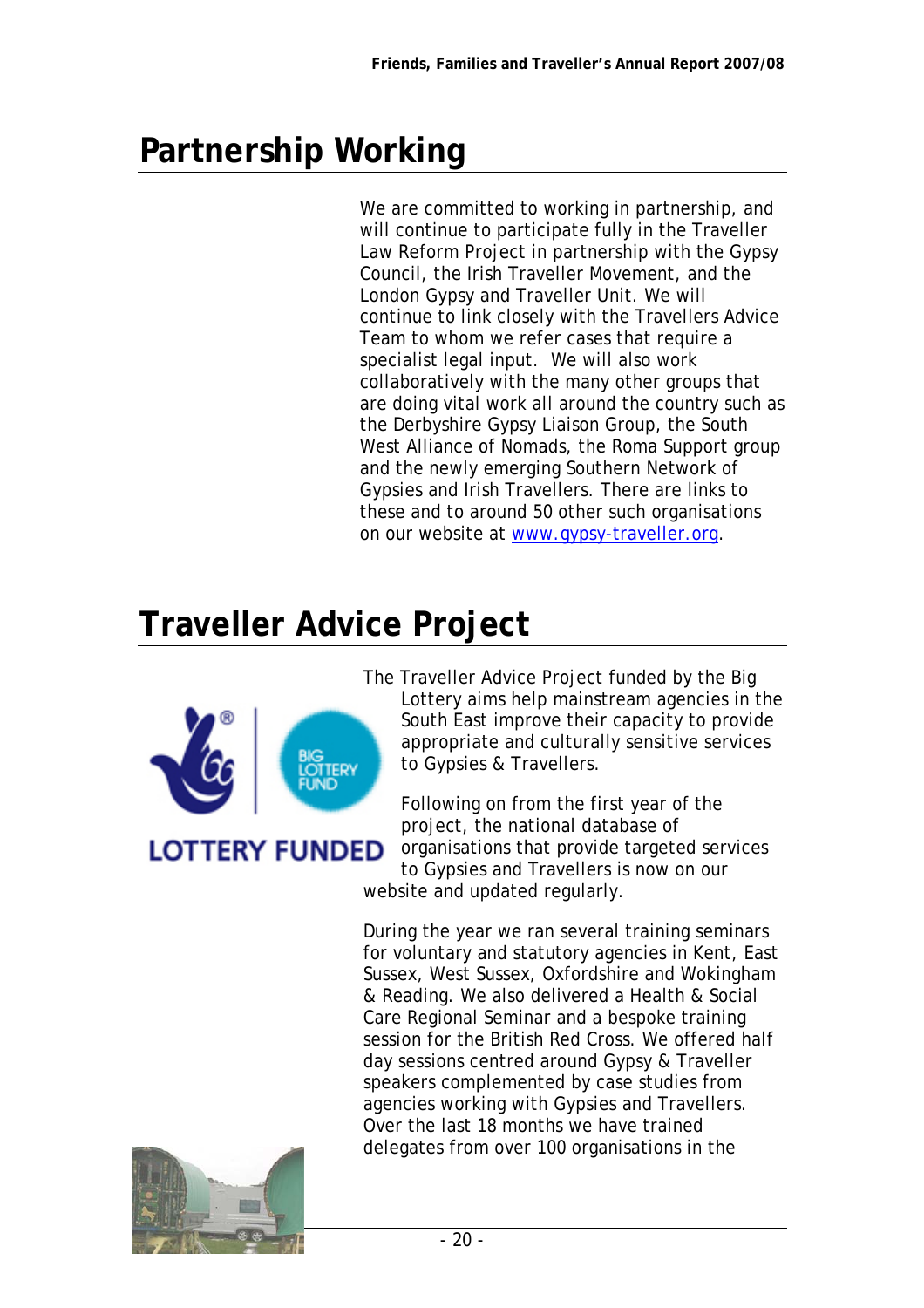# **Traveller Advice Project**

South East including Citizens Advice Bureaux, Police, Housing Associations, CAFCASS, Age Concern, 27 Local Authorities, Shelter, NHS Trusts, Fire & Rescue Services, British Red Cross, Race Equality Councils, National Childbirth Trust, HM Prisons, RPTI, Refuges, MIND and YMCA.

Delegates gained an understanding of Gypsy & Traveller culture, the barriers to Gypsies & Travellers accessing mainstream services and learned how they could help to overcome social exclusion. We also make sure people had a good lunch and went home feeling they could make a difference. Several delegates have gone on to develop significant new work with Gypsies and Travellers, notably East Sussex Fire & Rescue Service who ran outreach days, and the Purple Bus Youth Project who visited sites in West Sussex.



Information stand at Romany Roots

*"It was a pleasure to be involved in something so professional and something that had so much input from Travellers"*  (quote from attendee)



**Sarah Mann**  Project Officer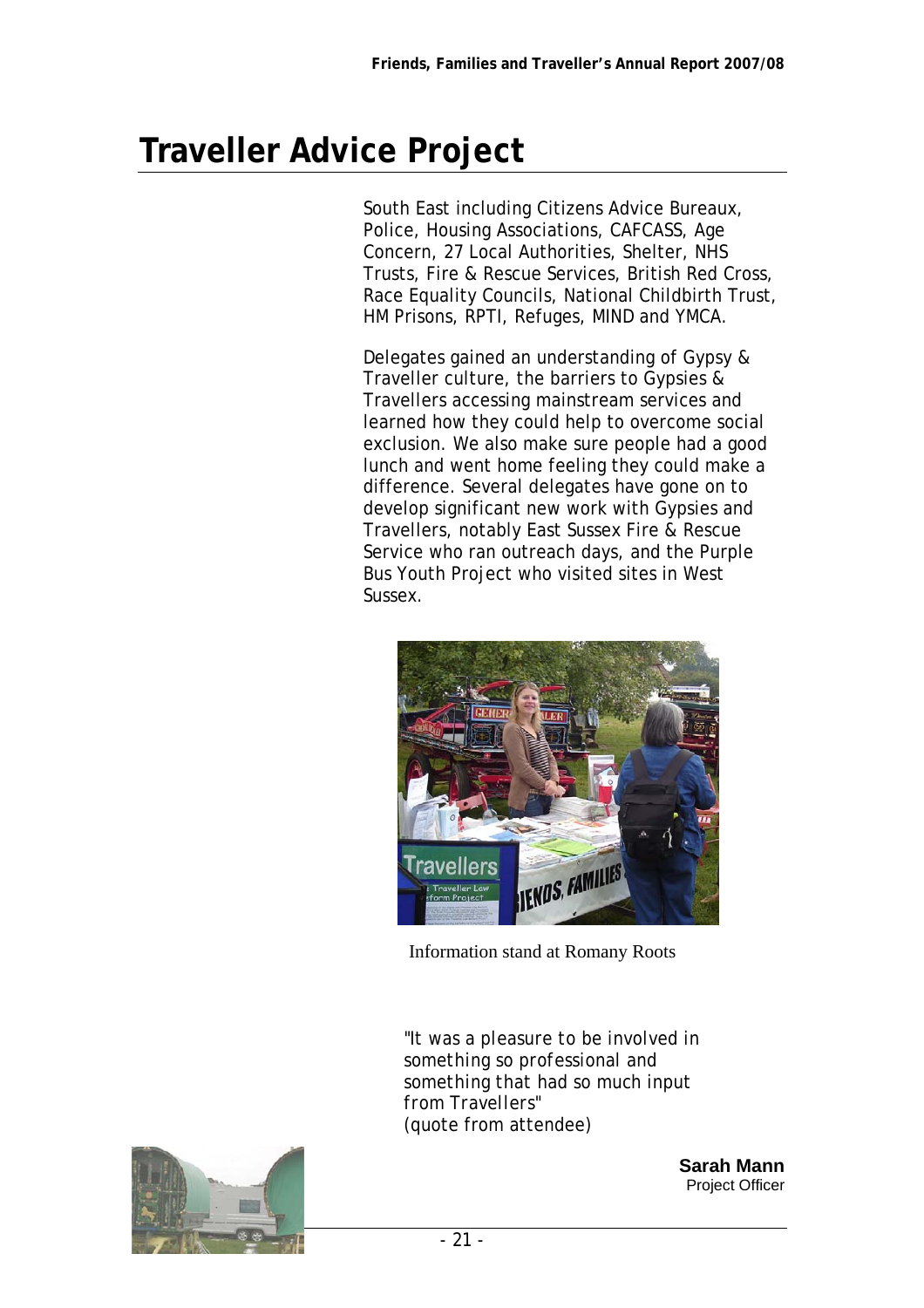#### **Sussex Travellers Health Project**

The Sussex Traveller Health Project was launched in 2003, originally with funding from Volunteering England. The project aimed to engage Gypsy and Traveller women to identify their own health needs and then to support and work with these women, to address some of the issues that they had chosen as their priorities.

We have built on the experience of this project to develop a new approach towards helping travelling families to overcome the barriers they face in accessing health and social care services that most of us take for granted.

It is through our outreach work that we have been able to engage with some individuals and families who have largely been 'invisible' to the services that should be there to help and support them. Our team works to bridge those people into services and support them during this process.

As a result of our outreach work we are able to identify the many barriers that people face in accessing services: These can include a fear of discrimination, difficulties in accessing primary health care services, poor access to preventative information and services, bureaucratic systems which do not allow for a nomadic existence whether that be chosen or enforced through frequent evictions, institutional racism and a lack of ethnic monitoring which makes it difficult to prove the 'need' for culturally sensitive and appropriate services.

The extent of marginalisation, social exclusion and deprivation that we have uncovered in the course of our work will shock many people. The health outcomes are poorer than with any other minority group.

The 'Health Status of Travellers' report published in 2004 sets out the appalling statistics, which speak for themselves – life expectancy within Gypsy and Traveller communities 10 – 12 years shorter than the rest of the population, Gypsy and Traveller mothers twenty times more likely

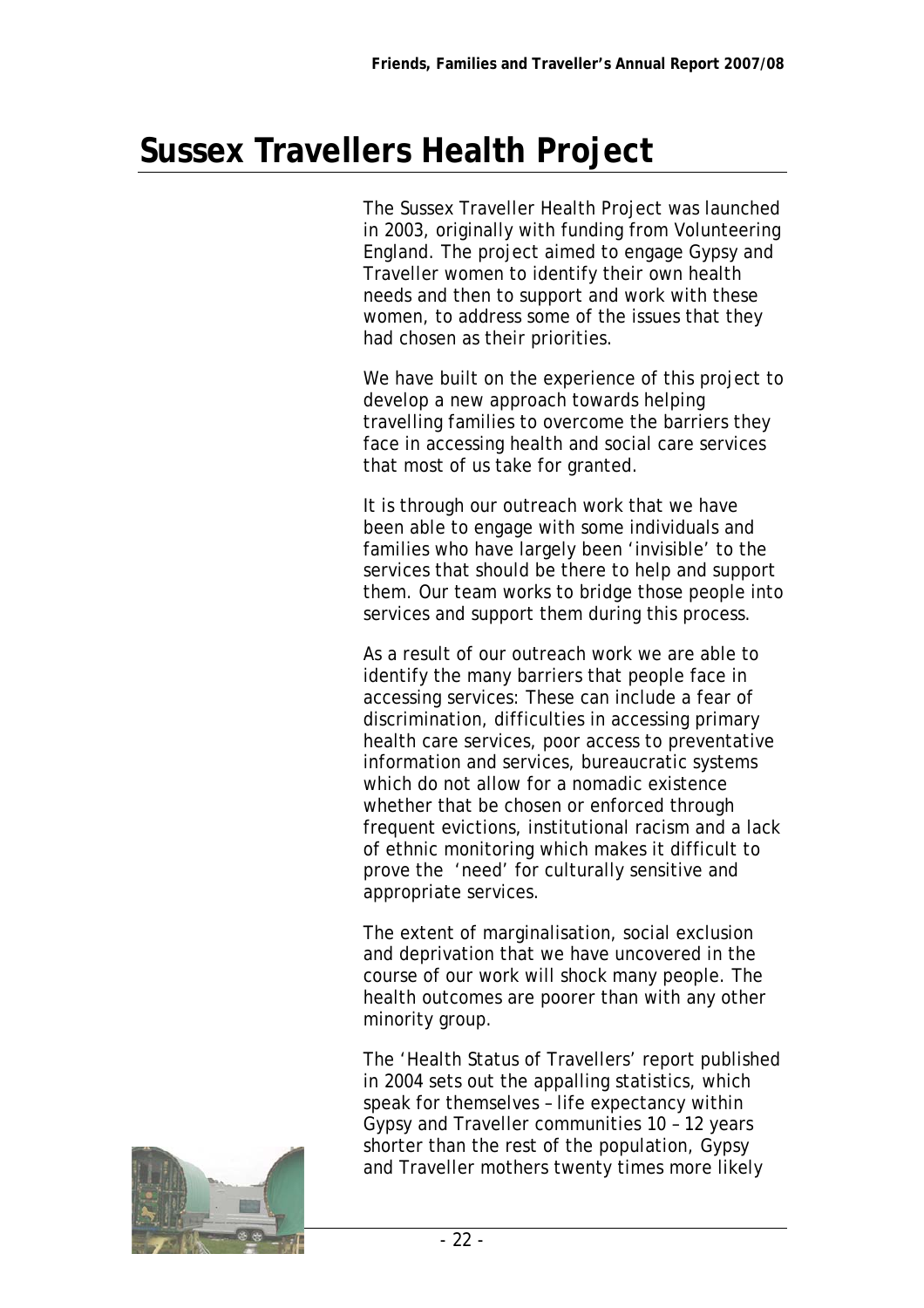#### **Sussex Travellers Health Project**

to experience the death of a child, an alarmingly high incidence of still births and miscarriages and so on.

The health team at FFT works to support Gypsies and Travellers in and around Sussex as well as campaigning and lobbying for improved health provision for Gypsies and Travellers at a national level. We use our experience of local work to inform Government departments and Race Equality groups of the issues that we find.

I now manage a team of seven people (post April 2008). However, during 2007/8 the team consisted of:

Sally Burnett, a health visitor who works as a Specialist Traveller Health Advisor in Brighton and Hove as well as researching for a doctorate in Resilience Therapy with Gypsies and Travellers. Sally will also be leading on a piece of research work with FFT, Brighton and Hove City Teaching PCT and the University of Brighton around A&E and Urgent Care services which we hope will inform future services for Gypsies and Travellers.

Avril Fuller, who is herself a Gypsy woman, working to inform Gypsies and Travellers of the services provided by Adult Social Care in East Sussex and to access Gypsies and Travellers into Adult Social Care and other support services provided by ASC, where it is needed.

Gemma Challenger is a new Traveller who works as a Well-Being Support Worker. This involves working with people from the travelling community to access mental health services, from getting a G.P. through the assessment process and into the specific mental health services, both statutory and voluntary. Gemma provides information on the process involved in accessing mental health services to people with little or no experience or knowledge of the services. In addition to this Gemma helps people source more information on their conditions and works with them to develop their own self help

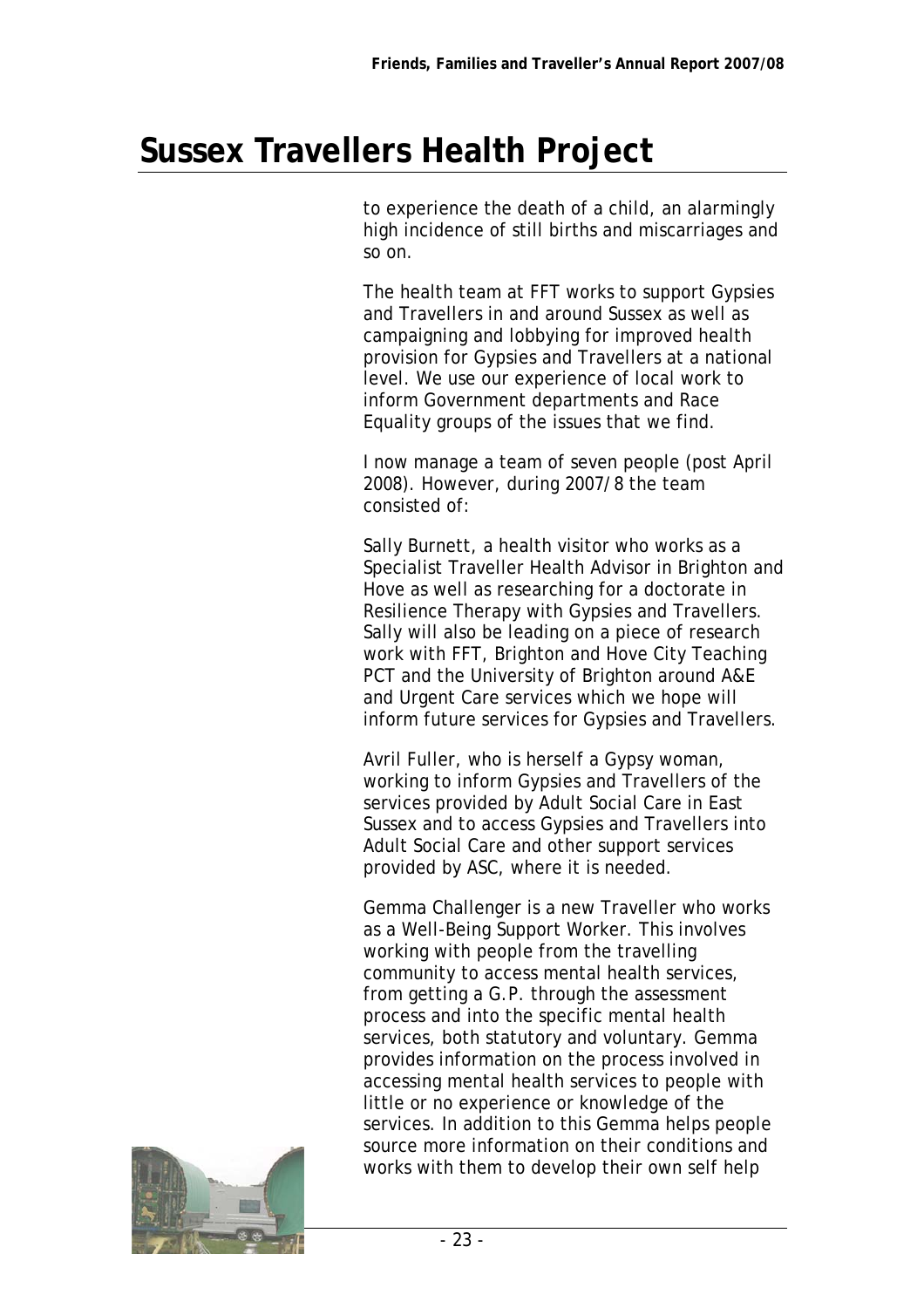#### **Sussex Travellers Health Project**

strategies, for example diet or relaxation techniques.

Clare Bingham is another key member of the Team who works with Gypsy and Traveller children and young people. A qualified youth worker Clare has worked in an innovative way to build the confidence of young people in the travelling communities. A particular success during 2007/8 was the CRE funded 'Training the Teachers' project (see Page 26-27).

We also look forward to working with Rethink during 2008/9, when we will manage one of the BME Community Development Worker posts as part of the new Delivering Race Equality Programmes which will provide 500 new workers to access BME people, including Gypsies and Travellers.

We support self-help groups in both East and West Sussex and we will continue to operate on a basis that tries to equip individuals, families and communities to become empowered to meet their own health needs.

We believe that we have developed a model of working in Sussex that should be rolled out to other areas and to other regions and we will continue to seek ways of enabling this innovative approach to be adopted in other places. I would love to see a robust National Traveller Health Strategy to ensure that Gypsies and Travellers receive the health care that they are entitled too and that we see a reduction in the health inequalities that currently exist.

> **Zoe Matthews**  Health Improvement Manager

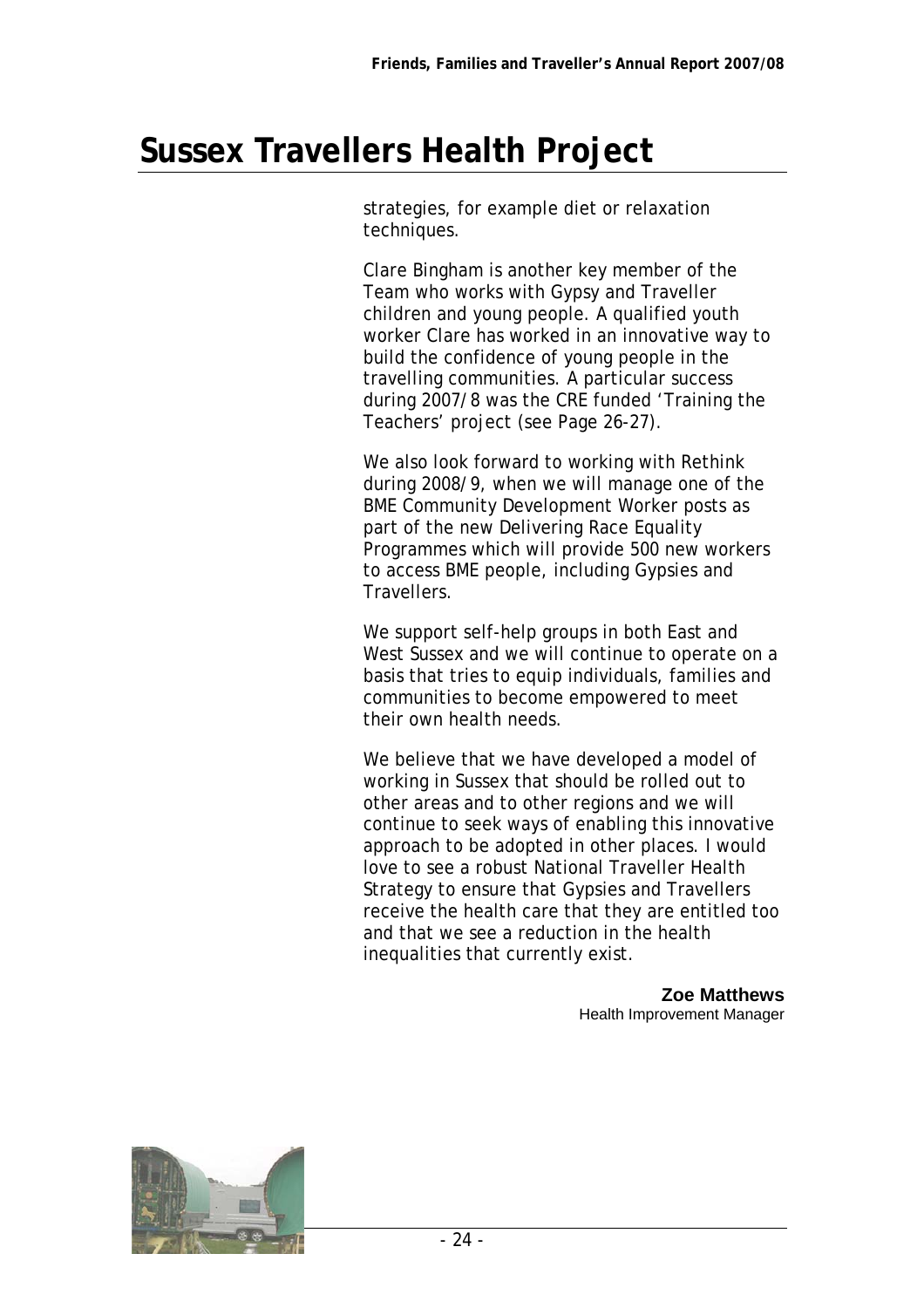#### **Mental Health and Well-being**

We now have a Well-being Support Worker providing support to Travelling communities across Sussex. The post came about in response to Travellers and Gypsies reporting high levels of mental health problems when accessing the Health Project. There are many specific issues which affect the mental health of Gypsy and Traveller communities with stress, anxiety and depression being directly linked to the discrimination, prejudice and racism many people regularly face. Lack of site provision, frequent evictions, lack of access to GPs and the unsuitable nature of bricks and mortar housing also have a negative affect on people's mental health, with high infant mortality, low life expectancy and high suicide rates amongst the highest of any ethnic minority group in the UK.

As a Well-being Support Worker Gemma helps people from the travelling community with the entire process of accessing mental health services, from getting a G.P. through the assessment process and into the specific mental health services, both statutory and voluntary. Gemma provides information on the process involved in accessing mental health services to people with little or no experience or knowledge of the services. In addition to this people are helped to source more information on their conditions and work with them to develop their own self help strategies, for example diet or relaxation techniques.

Gemma has found anxiety, depression and panic attacks, and to a lesser extent post-traumatic stress disorder, to be the most common mental health conditions. There is a huge mistrust and fear of services and high levels of stigma attached to the term 'mental health' and anything associated with it (such as counselling). In many Gypsy and Traveller communities 'mental health' tends to be associated with psychosis rather than more common conditions such as depression, stress and anxiety this acts as a major barrier preventing people from accessing the mental health services that they need.

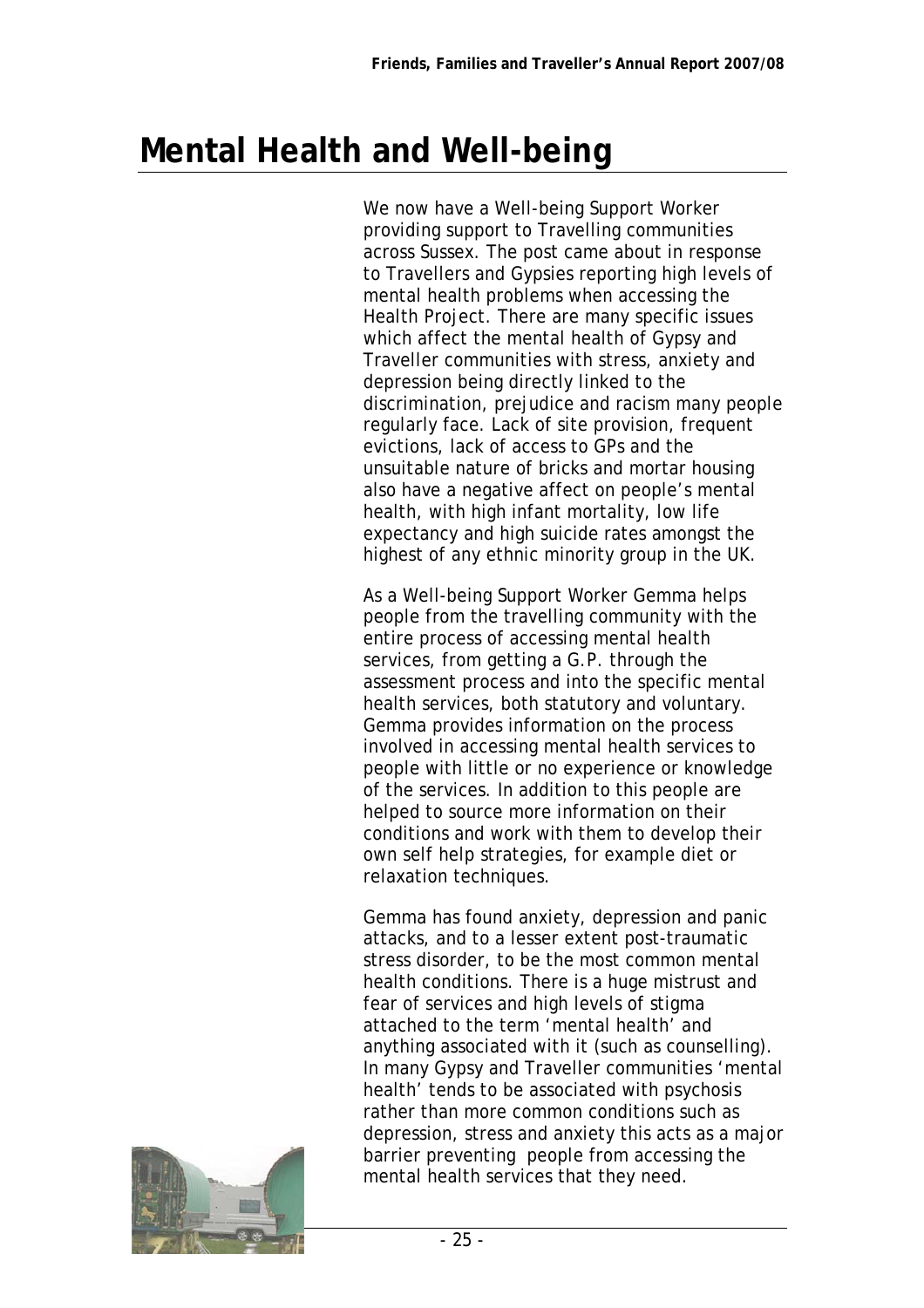# **Training the Teachers**



The "Training the Teachers" project identified the need for structured culture awareness training for teachers and youth workers. Cultural awareness training gives young Travellers the opportunity to share their experiences, to challenge stereotypes and misconceptions, but also for them to be able to inform adults that work with young people what they feel they should know about their culture. The aim was to provide young people led training to mainstream organisations. It was crucial that the young Travellers felt confident and supported to be able to express what they feel adults need to know.

The project, through a series of summer youth sessions, funded by the Youth Opportunities

Fund, worked with 40 Gypsy Traveller Young People aged between 12-18 years.

In November 2007, the Project Manager ran a ten week Cultural Identity and Arts Programme for twenty young Travellers in Hastings. The sessions were structured and involved guest Gypsy Traveller artists who explored the positive side of Gypsy Traveller culture. The programme made a film about young Travellers' experiences called the Wheel of Misfortune. Topics covered by include: Verbal bullying; images of Gypsies in the media and in art; young people talking about their love of the lifestyle; lack of sites; access to education; evictions and housing. The end film was designed to be used as a cultural awareness training resource.

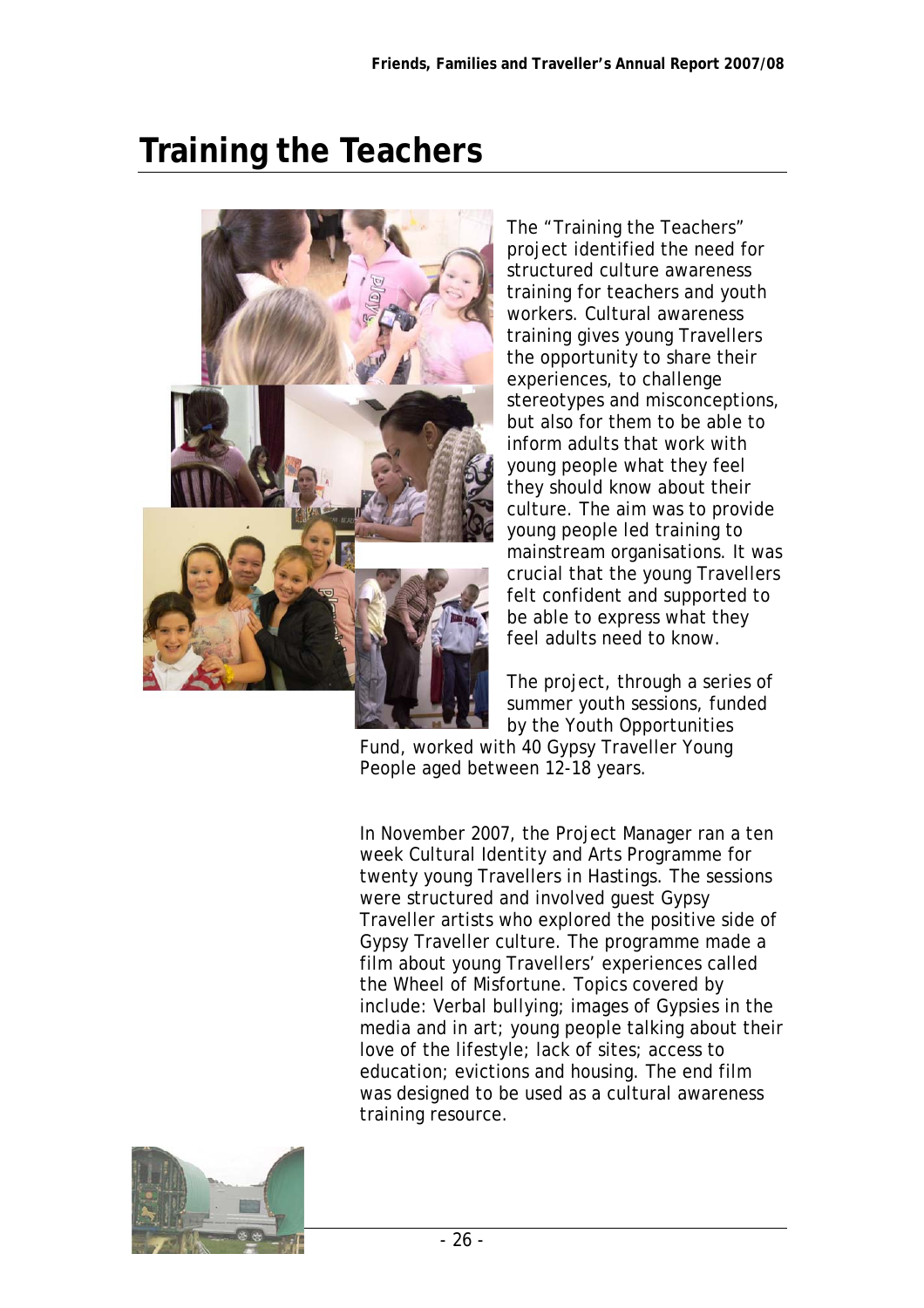# **Training the Teachers**



7 cultural awareness sessions were given to over 75 participants by nine young Gypsy Travellers. The cultural awareness training was offered, primarily to teachers and schools. However, the sessions were opened up to groups of professionals that have contact with young Travellers. These professionals included:

A young Traveller with an Eviction notice for the following morning, from the video "Wheel of Misfortune"

A rap song, made by the young Travellers with Gentina Rose, explores the aspects of being a young Traveller:

 *"Its funny, you heard these people, They think that we're so bad, I'd like for you to live a day in a Gypsy caravan, These girls are so pretty A smile they don't hold A life of pain and torture And secrets they don't told* 

*Why must you judge me, so why do I cry These hating unbelievers prefer to live a lie So let me educate you on a little thing or two"* 

- Young Carers' project workers
- Drug advice agencies
- Health Visitors
- Work workers
- Youth participation workers
- Connexions staff
- Youth inclusion workers
- Detached mobile youth workers

*"I really liked the relaxed and un-confrontational approach of the speakers, thank you!"* 

*"Very informative answered some questions in great depth".* 

(Feedback from sessions)

This training was directing delivered by Young Gypsy Travellers, supported by Friends, Families and Travellers' youth worker and Gypsy Traveller mentors. The Project was managed by Clare Bingham, with Gypsy Traveller youth worker Marya Sadouni. The project was funded by the 'Getting Results' project, by the Equality and Human Rights Commission (formally Council for Racial Equality).

> **Clare Bingham**  Project Manager

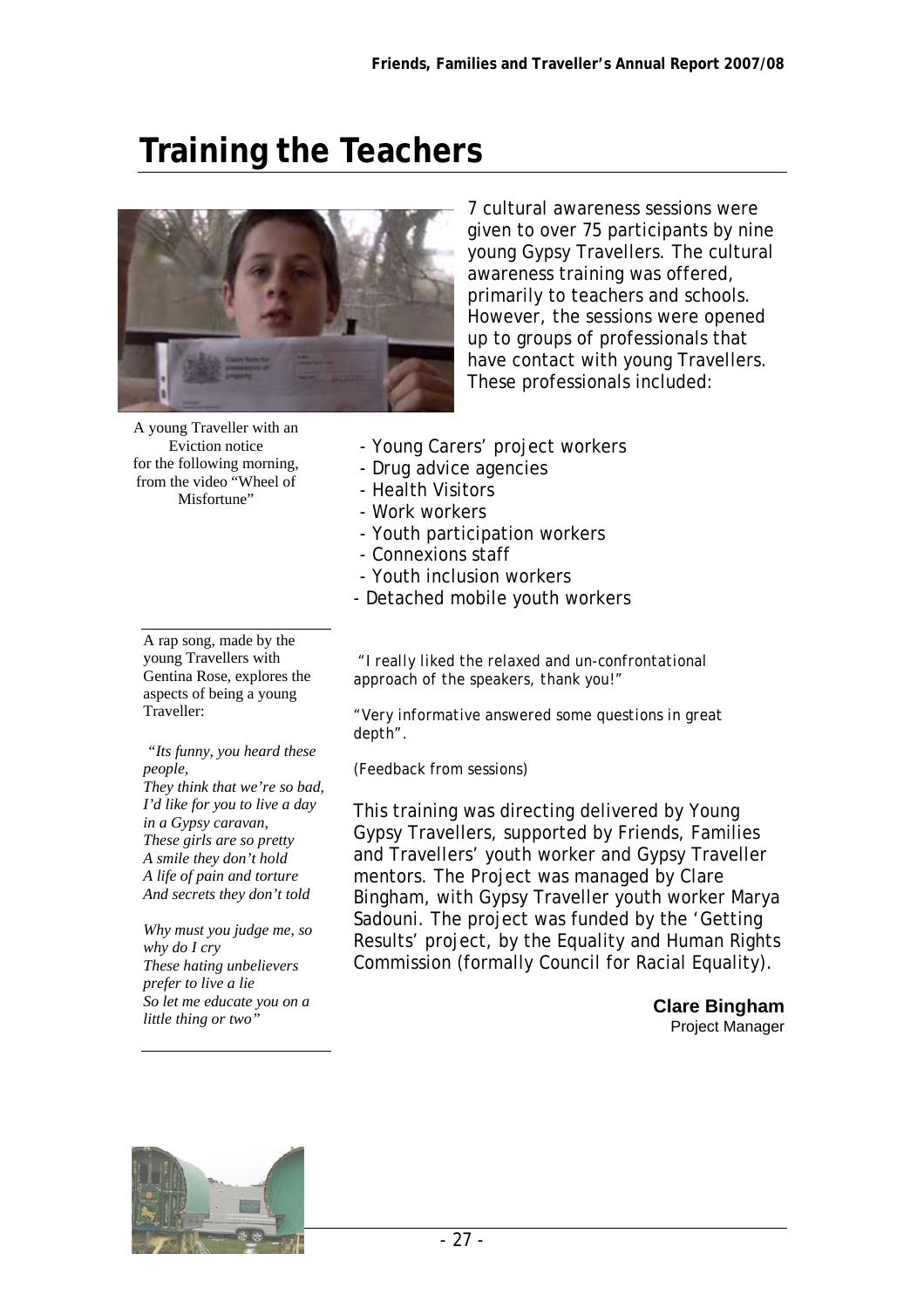#### **Income and Expenditure Account:**

*For the period ended 31st March 2008.* 

|                                                                          | <b>Notes</b>            | <b>Unrestricted</b><br><b>Funds</b><br>£ | <b>Restricted</b><br><b>Funds</b><br>£ | <b>Total</b><br>2008<br>£         | Total<br>2007<br>$\mathbf f$ |
|--------------------------------------------------------------------------|-------------------------|------------------------------------------|----------------------------------------|-----------------------------------|------------------------------|
| <b>Incoming Resources</b><br>Incoming resources<br>from generated funds: |                         |                                          |                                        |                                   |                              |
| Grants                                                                   | $\boldsymbol{2}$        | 82,648                                   | 179,566                                | 262,21<br>4                       | 194,280                      |
| Donations<br><b>Bank Interest</b>                                        |                         | 605<br>4,674                             |                                        | 605<br>4,674                      | 383<br>1,437                 |
| Incoming resources<br>from charitable<br>activities                      |                         |                                          |                                        |                                   |                              |
| Fees, subscriptions<br>and publication sales                             |                         | 9,819                                    | 1,388                                  | 11,207                            | 5,755                        |
| <b>Total Incoming</b><br><b>Resources</b>                                |                         | 97,746                                   | 180,954                                | 278,70<br>$\overline{\mathbf{0}}$ | 201,855                      |
| <b>Resources Expended</b>                                                |                         |                                          |                                        |                                   |                              |
| Charitable activities                                                    | 3                       | 90,210                                   | 164,137                                | 254,34<br>7                       | 172,891                      |
| Governance costs                                                         | 3                       | 2,474                                    |                                        | 2,474                             | 2,620                        |
| <b>Total Resources</b><br><b>Expended</b>                                |                         | 92,684                                   | 164,137                                | 256,82<br>$\mathbf 1$             | 175,511                      |
| <b>Net Incoming Resources</b><br>before transfers                        | $\overline{\mathbf{4}}$ | 5,062                                    | 16,817                                 | 21,879                            | 26,344                       |
| <b>Fund Balances brought</b><br>forward                                  |                         | 39,390                                   | 22,951                                 | 62,341                            | 35,997                       |
| <b>Fund Balances carried</b><br>forward                                  |                         | <u>44,452</u>                            | 39,768                                 | 84,220                            | 62,341                       |



The full report and financial statements are available on request from:

FFT, Community Base, 113 Queens Road, Brighton, East Sussex, BN1 3XG